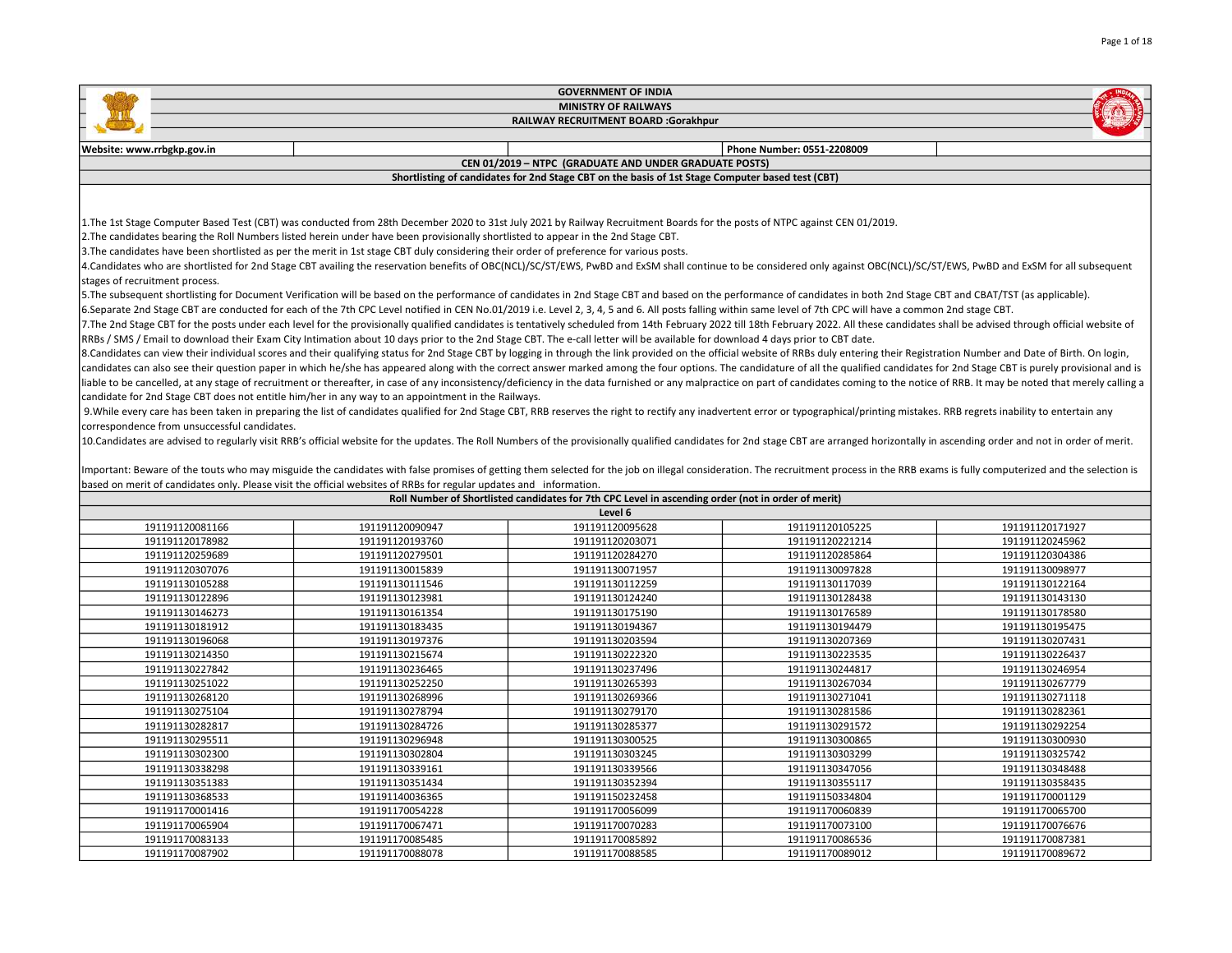| <b>MINISTRY OF RAILWAYS</b><br>$\left( \mathbf{v}\right)$<br>RAILWAY RECRUITMENT BOARD :Gorakhpur |                 |                                                        |                            |                 |
|---------------------------------------------------------------------------------------------------|-----------------|--------------------------------------------------------|----------------------------|-----------------|
| Website: www.rrbgkp.gov.in                                                                        |                 |                                                        | Phone Number: 0551-2208009 |                 |
|                                                                                                   |                 | CEN 01/2019 - NTPC (GRADUATE AND UNDER GRADUATE POSTS) |                            |                 |
| 191191170092644                                                                                   | 191191170096118 | 191191170096208                                        | 191191170097133            | 191191170098477 |
| 191191170111563                                                                                   | 191191170111608 | 191191170111922                                        | 191191170113048            | 191191170113712 |
| 191191170114071                                                                                   | 191191170119935 | 191191170126582                                        | 191191170134366            | 191191170138858 |
| 191191170144138                                                                                   | 191191170147187 | 191191170149835                                        | 191191170155400            | 191191170161285 |
| 191191170164858                                                                                   | 191191170166485 | 191191170173184                                        | 191191170173212            | 191191170175300 |
| 191191170175742                                                                                   | 191191170177550 | 191191170181356                                        | 191191170182099            | 191191170201599 |
| 191191170206778                                                                                   | 191191170212471 | 191191170221837                                        | 191191170232448            | 191191170232715 |
| 191191170234224                                                                                   | 191191170234318 | 191191170237948                                        | 191191170242159            | 191191170251980 |
| 191191170257436                                                                                   | 191191170266660 | 191191170268239                                        | 191191170283877            | 191191170294341 |
| 191191170295206                                                                                   | 191191170310271 | 191191170310714                                        | 191191170315943            | 191191170322990 |
| 191191170325690                                                                                   | 191191170327398 | 191191170333921                                        | 191191170334215            | 191191170343103 |
| 191191170346374                                                                                   | 191191170346919 | 191191170357779                                        | 191191190003907            | 191191190003994 |
| 191191190004584                                                                                   | 191191190004903 | 191191190005252                                        | 191191190005403            | 191191190005515 |
| 191191190005549                                                                                   | 191191190006070 | 191191190006260                                        | 191191190006475            | 191191190006755 |
| 191191190006811                                                                                   | 191191190007434 | 191191190007460                                        | 191191190007737            | 191191190008257 |
| 191191190009351                                                                                   | 191191190009525 | 191191190009863                                        | 191191190010747            | 191191190010876 |
| 191191190011869                                                                                   | 191191190013887 | 191191190014214                                        | 191191190015054            | 191191190015126 |
| 191191190016784                                                                                   | 191191190017438 | 191191190019023                                        | 191191190019143            | 191191190020475 |
| 191191190020763                                                                                   | 191191190021110 | 191191190021880                                        | 191191190022797            | 191191190023973 |
| 191191190025683                                                                                   | 191191190025927 | 191191190027094                                        | 191191190028734            | 191191190029294 |
| 191191190029737                                                                                   | 191191190030392 | 191191190030397                                        | 191191190031318            | 191191190031900 |
| 191191190032515                                                                                   | 191191190032599 | 191191190032743                                        | 191191190033076            | 191191190033169 |
| 191191190033599                                                                                   | 191191190033897 | 191191190034488                                        | 191191190035398            | 191191190035549 |
| 191191190036194                                                                                   | 191191190037891 | 191191190038345                                        | 191191190040170            | 191191190053619 |
| 191191190053942                                                                                   | 191191190054335 | 191191190054372                                        | 191191190056169            | 191191190056172 |
| 191191190057219                                                                                   | 191191190057274 | 191191190057954                                        | 191191190058117            | 191191190058806 |
| 191191190058962                                                                                   | 191191190060497 | 191191190060845                                        | 191191190062094            | 191191190063390 |
| 191191190063905                                                                                   | 191191190064512 | 191191190065004                                        | 191191190065041            | 191191190065660 |
| 191191190066957                                                                                   | 191191190067165 | 191191190067686                                        | 191191190071071            | 191191190072041 |
| 191191190073903                                                                                   | 191191190074060 | 191191190075294                                        | 191191190075434            | 191191190076059 |
| 191191190077150                                                                                   | 191191190077991 | 191191190078312                                        | 191191190079538            | 191191190079639 |
| 191191190080038                                                                                   | 191191190081580 | 191191190082087                                        | 191191190082399            | 191191190083663 |
| 191191190084644                                                                                   | 191191190085572 | 191191190086397                                        | 191191190088713            | 191191190089694 |
| 191191190089767                                                                                   | 191191190089987 | 191191190091439                                        | 191191190091441            | 191191190091871 |
| 191191190092056                                                                                   | 191191190093253 | 191191190093734                                        | 191191190094357            | 191191190095066 |
| 191191190095175                                                                                   | 191191190095195 | 191191190095291                                        | 191191190096847            | 191191190096855 |
| 191191190096933                                                                                   | 191191190100916 | 191191190103155                                        | 191191190103527            | 191191190104027 |
| 191191190105004                                                                                   | 191191190105141 | 191191190106709                                        | 191191190111582            | 191191190112471 |
| 191191190112472                                                                                   | 191191190114699 | 191191190115176                                        | 191191190115311            | 191191190116105 |
| 191191190117352                                                                                   | 191191190119112 | 191191190119276                                        | 191191190120036            | 191191190122144 |
| 191191190122154                                                                                   | 191191190126036 | 191191190126387                                        | 191191190130121            | 191191190133490 |
| 191191190136635                                                                                   | 191191190139272 | 191191190140411                                        | 191191190142463            | 191191190146347 |
| 191191190147128                                                                                   | 191191190148862 | 191191190149376                                        | 191191190150015            | 191191190154744 |
| 191191190156223                                                                                   | 191191190157960 | 191191190164363                                        | 191191190169907            | 191191190170924 |
| 191191190173860                                                                                   | 191191190174699 | 191191190174826                                        | 191191190175374            | 191191190176966 |
| 191191190177623                                                                                   | 191191190178029 | 191191190178239                                        | 191191190178349            | 191191190178814 |
| 191191190178937                                                                                   | 191191190179260 | 191191190179905                                        | 191191190180431            | 191191190183316 |
| 191191190188570                                                                                   | 191191190188707 | 191191190190465                                        | 191191190190787            | 191191190193184 |

191191190198922 191191190198952 191191190199605 191191190201681

GOVERNMENT OF INDIA

**Sallida**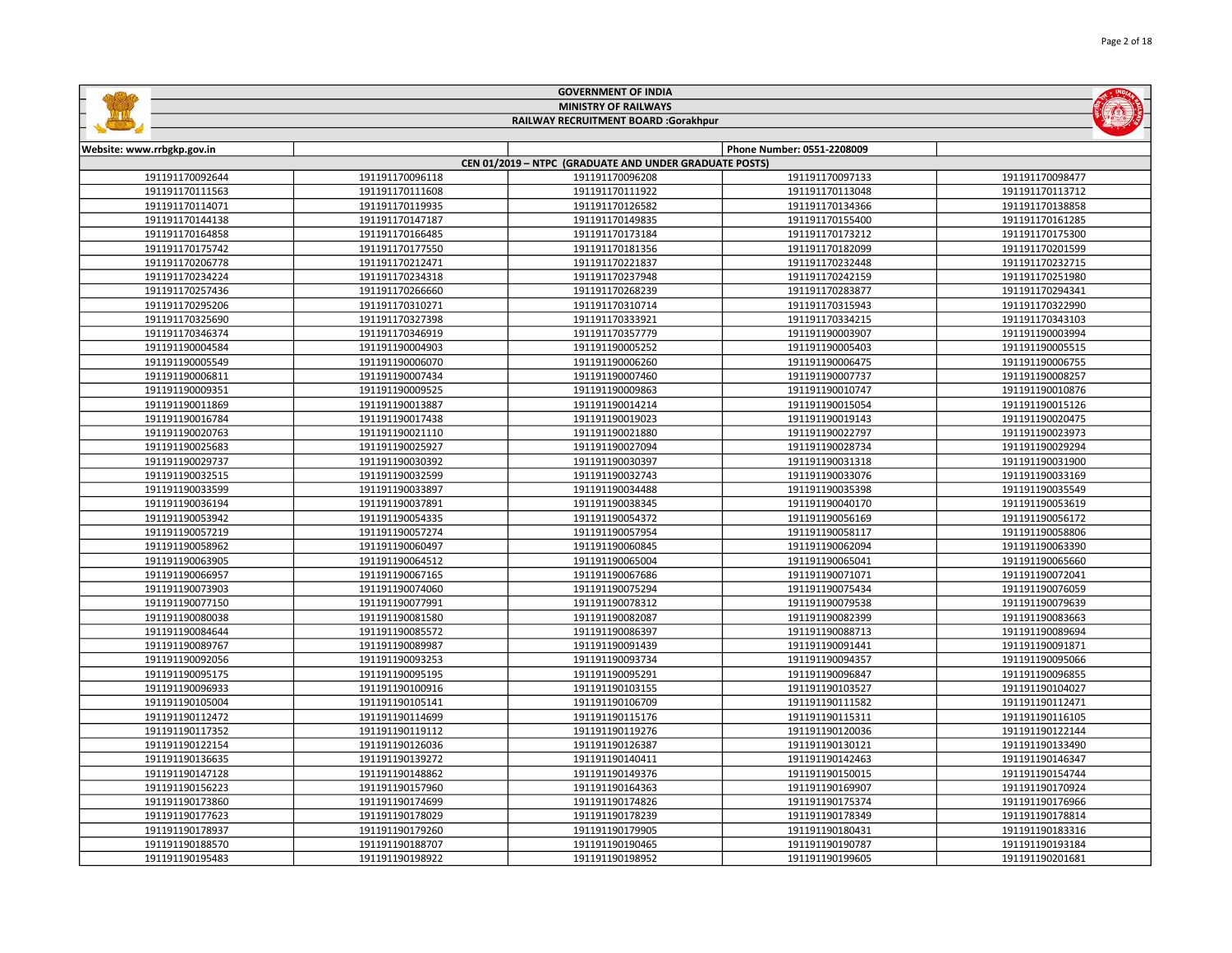| <b>MINISTRY OF RAILWAYS</b><br>$\left( \Omega \right)$<br>RAILWAY RECRUITMENT BOARD :Gorakhpur |                 |                                                        |                            |                 |
|------------------------------------------------------------------------------------------------|-----------------|--------------------------------------------------------|----------------------------|-----------------|
|                                                                                                |                 |                                                        |                            |                 |
| Website: www.rrbgkp.gov.in                                                                     |                 | CEN 01/2019 - NTPC (GRADUATE AND UNDER GRADUATE POSTS) | Phone Number: 0551-2208009 |                 |
| 191191190203238                                                                                | 191191190205189 | 191191190205274                                        | 191191190206015            | 191191190207387 |
| 191191190211589                                                                                | 191191190212544 | 191191190212767                                        | 191191190212958            | 191191190217168 |
| 191191190218564                                                                                | 191191190219437 | 191191190220897                                        | 191191190222123            | 191191190222776 |
| 191191190224458                                                                                | 191191190224686 | 191191190225126                                        | 191191190225543            | 191191190225723 |
| 191191190226578                                                                                | 191191190226753 | 191191190227683                                        | 191191190228074            | 191191190232146 |
| 191191190232683                                                                                | 191191190232965 | 191191190233231                                        | 191191190236938            | 191191190237025 |
| 191191190238231                                                                                | 191191190238685 | 191191190239230                                        | 191191190239988            | 191191190240905 |
| 191191190243669                                                                                | 191191190244992 | 191191190247276                                        | 191191190248460            | 191191190248630 |
| 191191190249612                                                                                | 191191190250665 | 191191190250681                                        | 191191190251918            | 191191190252246 |
| 191191190252733                                                                                | 191191190254358 | 191191190254688                                        | 191191190255993            | 191191190256519 |
| 191191190256539                                                                                | 191191190256976 | 191191190258099                                        | 191191190258175            | 191191190258875 |
| 191191190259246                                                                                | 191191190262121 | 191191190262208                                        | 191191190262502            | 191191190262713 |
| 191191190264823                                                                                | 191191190265198 | 191191190265902                                        | 191191190268804            | 191191190269061 |
| 191191190270149                                                                                | 191191190270844 | 191191190274657                                        | 191191190279649            | 191191190280501 |
| 191191190281023                                                                                | 191191190281083 | 191191190282915                                        | 191191190283220            | 191191190283616 |
| 191191190283796                                                                                | 191191190284501 | 191191190288316                                        | 191191190288336            | 191191190293145 |
| 191191190293882                                                                                | 191191190294419 | 191191190294596                                        | 191191190295829            | 191191190297552 |
| 191191190298663                                                                                | 191191190300216 | 191191190300708                                        | 191191190302260            | 191191190303618 |
| 191191190310768                                                                                | 191191190310882 | 191191190324628                                        | 191191190325049            | 191191190359239 |
| 191191190362329                                                                                | 191191190366500 | 191191190368543                                        | 191191190369767            | 191191190373921 |
| 191191190375740                                                                                | 191191190376454 | 191191190377274                                        | 191191190377780            | 191191190379329 |
| 191191210265955                                                                                | 191191220000135 | 191191220000149                                        | 191191220000165            | 191191220002682 |
| 191191230035539                                                                                | 191191240000310 | 191191240001444                                        | 191191240002340            | 191191240002645 |
| 191191250034613                                                                                | 191191250042523 | 191191250054353                                        | 191191250057313            | 191191250072642 |
| 191191250074471                                                                                | 191191250077457 | 191191250077536                                        | 191191250080641            | 191191250087161 |
| 191191250095764                                                                                | 191191250098373 | 191191260003757                                        | 191191260006856            | 191191260016673 |
| 191191260024824                                                                                | 191191260026991 | 191191260028927                                        | 191191260030068            | 191191260031178 |
| 191191260033029                                                                                | 191191260034658 | 191191260034679                                        | 191191260035304            | 191191260037095 |
| 191191260037757                                                                                | 191191260038530 | 191191260040230                                        | 191191260041227            | 191191260041305 |
| 191191260042399                                                                                | 191191260043716 | 191191260043878                                        | 191191260045878            | 191191260046981 |
| 191191260047594                                                                                | 191191260054348 | 191191260055074                                        | 191191260057783            | 191191260058641 |
| 191191260059792                                                                                | 191191260060469 | 191191260061743                                        | 191191260065648            | 191191260066115 |
| 191191260070549                                                                                | 191191260072948 | 191191260076840                                        | 191191260077551            | 191191260084250 |
| 191191260091823                                                                                | 191191260093736 | 191191260094896                                        | 191191260210840            | 191191280003525 |
| 191191290081185                                                                                | 191191310040284 | 191191310046390                                        | 191191310052783            | 191192120060708 |
| 191192120075285                                                                                | 191192120106557 | 191192120113538                                        | 191192120117036            | 191192120121450 |
| 191192120121563                                                                                | 191192120125353 | 191192120129255                                        | 191192120129898            | 191192120140680 |
| 191192120141341                                                                                | 191192120147795 | 191192120150671                                        | 191192120150920            | 191192120151886 |
| 191192120164958                                                                                | 191192120165782 | 191192120169803                                        | 191192120174923            | 191192120175472 |
| 191192120175706                                                                                | 191192120177247 | 191192120179806                                        | 191192120184411            | 191192120209766 |
| 191192120229035                                                                                | 191192120240452 | 191192120244568                                        | 191192120245362            | 191192120278880 |
| 191192120302771                                                                                | 191192120304621 | 191192120345012                                        | 191192130004023            | 191192130015484 |
| 191192130018092                                                                                | 191192130099547 | 191192130102088                                        | 191192130105483            | 191192130109847 |
| 191192130109946                                                                                | 191192130110828 | 191192130112998                                        | 191192130114593            | 191192130115304 |
| 191192130123647                                                                                | 191192130124517 | 191192130130960                                        | 191192130136684            | 191192130139131 |
| 191192130139319                                                                                | 191192130142641 | 191192130148811                                        | 191192130152410            | 191192130153695 |
| 191192130155723                                                                                | 191192130157524 | 191192130161753                                        | 191192130164102            | 191192130165614 |
| 191192130166249                                                                                | 191192130167280 | 191192130180227                                        | 191192130181880            | 191192130181996 |

191192130188497 191192130190461 191192130196071 191192130196701

GOVERNMENT OF INDIA

**Safelling** 

**MOLLA**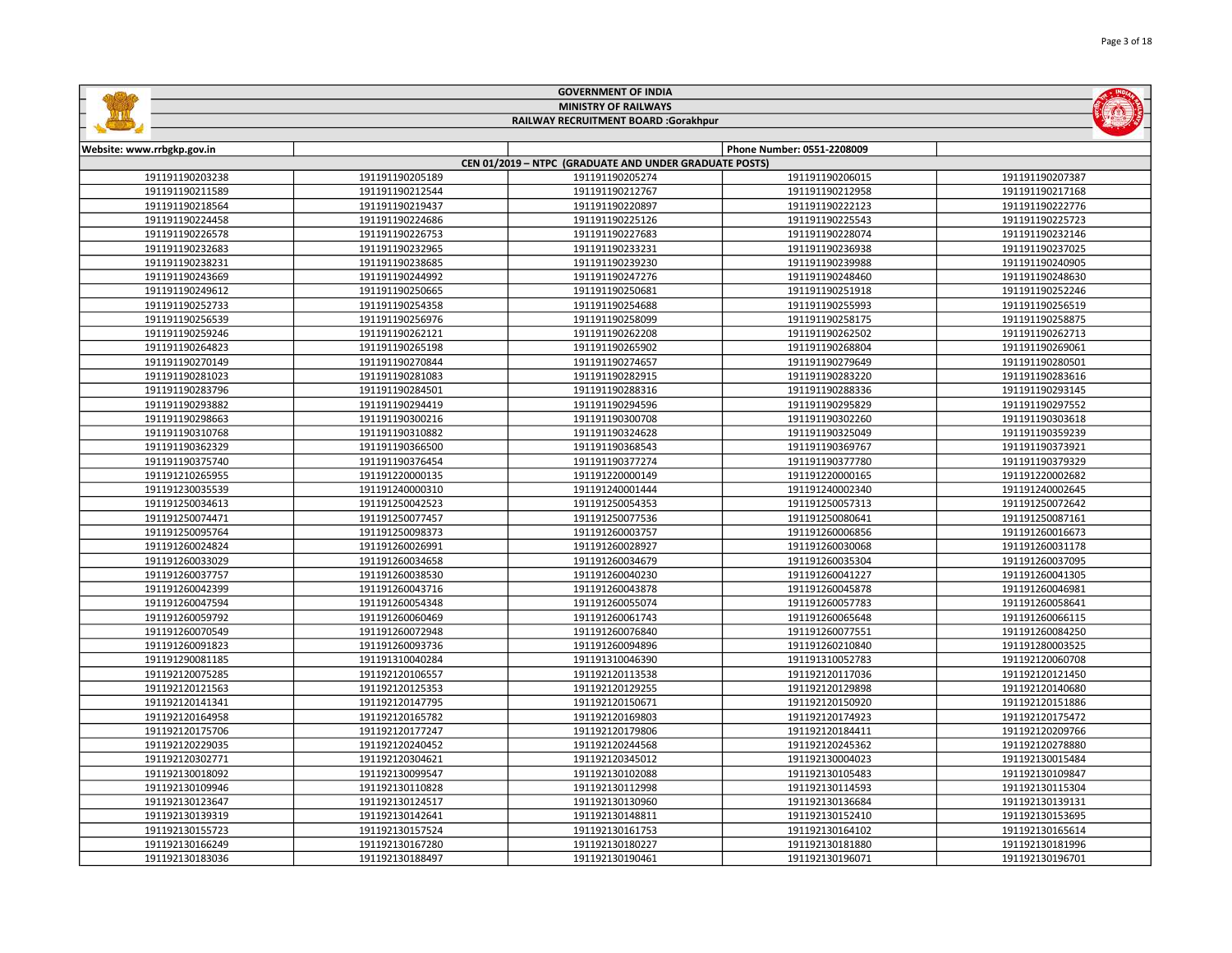|                            |                 | <b>GOVERNMENT OF INDIA</b>                             |                            |                 |
|----------------------------|-----------------|--------------------------------------------------------|----------------------------|-----------------|
|                            |                 | <b>MINISTRY OF RAILWAYS</b>                            |                            |                 |
|                            |                 | RAILWAY RECRUITMENT BOARD :Gorakhpur                   |                            |                 |
|                            |                 |                                                        |                            |                 |
| Website: www.rrbgkp.gov.in |                 |                                                        | Phone Number: 0551-2208009 |                 |
|                            |                 | CEN 01/2019 - NTPC (GRADUATE AND UNDER GRADUATE POSTS) |                            |                 |
| 191192130202757            | 191192130204675 | 191192130219908                                        | 191192130222023            | 191192130222351 |
| 191192130225100            | 191192130231704 | 191192130235197                                        | 191192130236544            | 191192130236811 |
| 191192130237634            | 191192130240545 | 191192130243348                                        | 191192130249061            | 191192130250141 |
| 191192130252577            | 191192130255950 | 191192130258556                                        | 191192130260388            | 191192130261410 |
| 191192130269938            | 191192130270972 | 191192130271059                                        | 191192130273885            | 191192130275025 |
| 191192130283829            | 191192130284537 | 191192130285707                                        | 191192130286367            | 191192130286489 |
| 191192130286877            | 191192130289738 | 191192130292071                                        | 191192130293568            | 191192130294222 |
| 191192130298572            | 191192130299171 | 191192130299559                                        | 191192130300839            | 191192130303359 |
| 191192130303633            | 191192130311648 | 191192130321284                                        | 191192130332661            | 191192130336215 |
| 191192130338062            | 191192130342182 | 191192130342545                                        | 191192130344001            | 191192130345543 |
| 191192130369541            | 191192130379067 | 191192150039900                                        | 191192150076382            | 191192150142861 |
| 191192150175979            | 191192150199785 | 191192150221799                                        | 191192150264286            | 191192150266265 |
| 191192150273699            | 191192150282985 | 191192160087276                                        | 191192170064225            | 191192170065922 |
| 191192170066151            | 191192170069910 | 191192170071602                                        | 191192170072929            | 191192170077314 |
| 191192170080011            | 191192170080894 | 191192170083010                                        | 191192170083253            | 191192170083780 |
| 191192170083941            | 191192170084560 | 191192170084741                                        | 191192170086143            | 191192170087133 |
| 191192170087873            | 191192170089491 | 191192170090749                                        | 191192170094804            | 191192170096544 |
| 191192170098513            | 191192170098604 | 191192170103101                                        | 191192170103134            | 191192170104403 |
| 191192170104638            | 191192170108123 | 191192170112240                                        | 191192170115426            | 191192170125434 |
| 191192170130908            | 191192170134204 | 191192170134255                                        | 191192170135688            | 191192170139337 |
| 191192170140452            | 191192170142786 | 191192170142800                                        | 191192170147055            | 191192170153673 |
| 191192170154505            | 191192170154714 | 191192170156910                                        | 191192170157702            | 191192170158885 |
| 191192170164292            | 191192170164826 | 191192170165526                                        | 191192170166165            | 191192170166474 |
| 191192170170683            | 191192170175455 | 191192170175489                                        | 191192170175842            | 191192170176314 |
| 191192170177056            | 191192170177336 | 191192170179137                                        | 191192170179966            | 191192170180597 |
| 191192170183471            | 191192170183968 | 191192170183985                                        | 191192170184091            | 191192170185060 |
| 191192170185169            | 191192170187533 | 191192170188083                                        | 191192170190270            | 191192170191921 |
| 191192170207768            | 191192170210567 | 191192170213674                                        | 191192170216874            | 191192170218911 |
| 191192170221507            | 191192170224084 | 191192170228817                                        | 191192170231063            | 191192170232920 |
| 191192170233632            | 191192170234984 | 191192170241729                                        | 191192170242926            | 191192170244055 |
| 191192170247115            | 191192170250651 | 191192170251512                                        | 191192170252786            | 191192170254962 |
| 191192170257928            | 191192170260442 | 191192170262760                                        | 191192170265852            | 191192170269424 |
| 191192170270702            | 191192170271886 | 191192170274058                                        | 191192170282136            | 191192170285479 |
| 191192170286078            | 191192170287070 | 191192170289523                                        | 191192170301461            | 191192170307748 |
| 191192170311010            | 191192170316167 | 191192170319364                                        | 191192170320398            | 191192170325209 |
| 191192170327194            | 191192170328927 | 191192170329832                                        | 191192170336580            | 191192170336691 |
| 191192170339767            | 191192170343475 | 191192170346921                                        | 191192170349042            | 191192170349607 |
| 191192170350441            | 191192170351835 | 191192170355557                                        | 191192190004312            | 191192190005284 |
|                            |                 |                                                        |                            |                 |
| 191192190006361            | 191192190006737 | 191192190006775                                        | 191192190007312            | 191192190007855 |
| 191192190008181            | 191192190008693 | 191192190008756                                        | 191192190009480            | 191192190009755 |
| 191192190010118            | 191192190011051 | 191192190011192                                        | 191192190012013            | 191192190014172 |
| 191192190015248            | 191192190016327 | 191192190016518                                        | 191192190016816            | 191192190016956 |
| 191192190017247            | 191192190017647 | 191192190018410                                        | 191192190019072            | 191192190019390 |
| 191192190019827            | 191192190019863 | 191192190020117                                        | 191192190020181            | 191192190020271 |
| 191192190020597            | 191192190020909 | 191192190022560                                        | 191192190022626            | 191192190023886 |
| 191192190024187            | 191192190025312 | 191192190025396                                        | 191192190025640            | 191192190026221 |
| 191192190026655            | 191192190027899 | 191192190028035                                        | 191192190028689            | 191192190028692 |
| 191192190030658            | 191192190031695 | 191192190032066                                        | 191192190032077            | 191192190032164 |
| 191192190035280            | 191192190036210 | 191192190039061                                        | 191192190039362            | 191192190055272 |

GOVERNMENT OF INDIA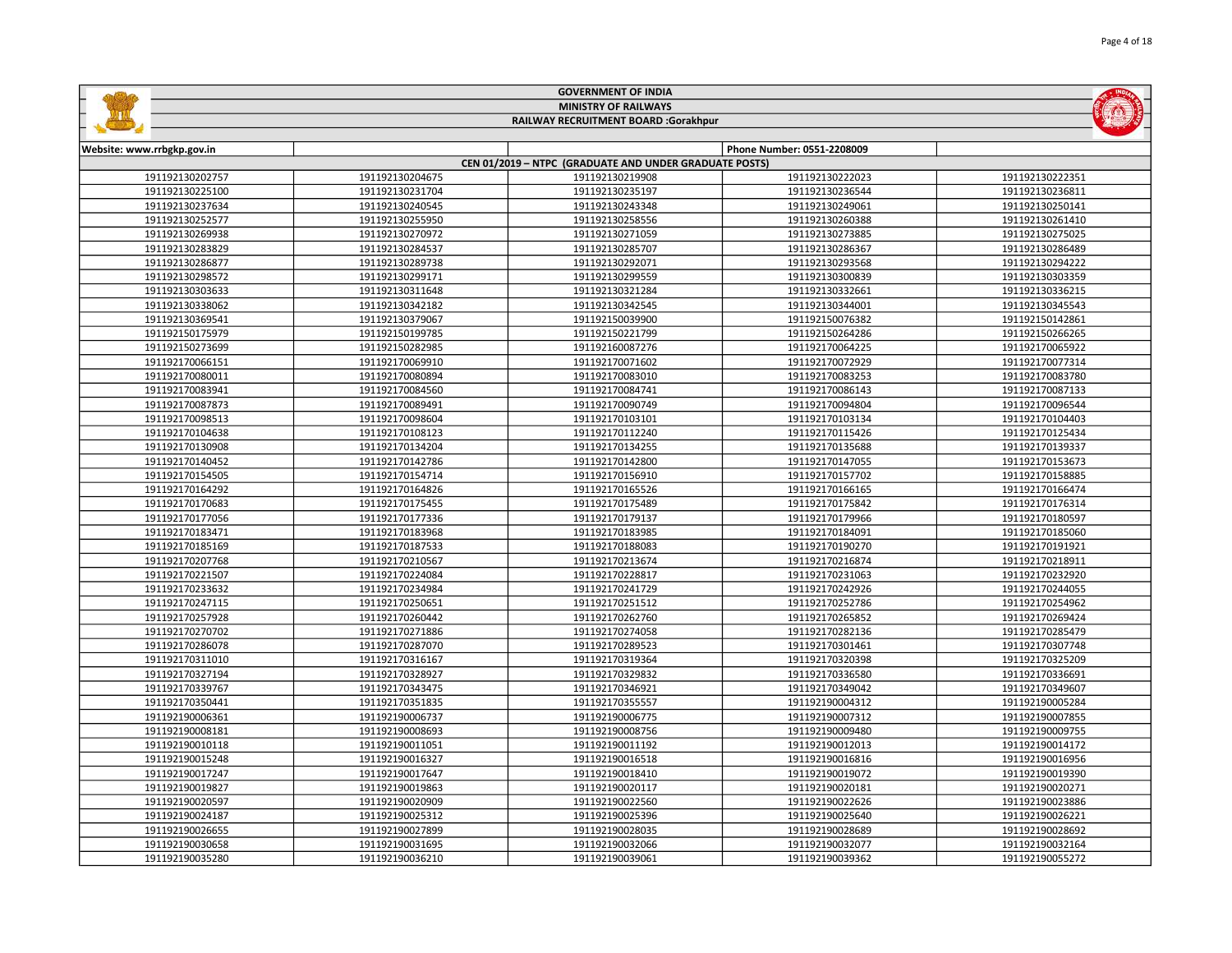|                            |                 | <b>MINISTRY OF RAILWAYS</b>                            |                            | (0)             |
|----------------------------|-----------------|--------------------------------------------------------|----------------------------|-----------------|
|                            |                 | <b>RAILWAY RECRUITMENT BOARD :Gorakhpur</b>            |                            |                 |
|                            |                 |                                                        |                            |                 |
| Website: www.rrbgkp.gov.in |                 | CEN 01/2019 - NTPC (GRADUATE AND UNDER GRADUATE POSTS) | Phone Number: 0551-2208009 |                 |
| 191192190056076            | 191192190056088 | 191192190057421                                        | 191192190057524            | 191192190057757 |
| 191192190058314            | 191192190060295 | 191192190060460                                        | 191192190061588            | 191192190063339 |
| 191192190072918            | 191192190073153 | 191192190079483                                        | 191192190081923            | 191192190084622 |
| 191192190085882            | 191192190089154 | 191192190090410                                        | 191192190097362            | 191192190097751 |
| 191192190097931            | 191192190100065 | 191192190103258                                        | 191192190103303            | 191192190108191 |
| 191192190108511            | 191192190108820 | 191192190109325                                        | 191192190109372            | 191192190110665 |
| 191192190110964            | 191192190111242 | 191192190112274                                        | 191192190112762            | 191192190115996 |
| 191192190116579            | 191192190117372 | 191192190117721                                        | 191192190119549            | 191192190119901 |
| 191192190120874            | 191192190123658 | 191192190125040                                        | 191192190128226            | 191192190128437 |
| 191192190128703            | 191192190129444 | 191192190130417                                        | 191192190131227            | 191192190132018 |
| 191192190135955            | 191192190136187 | 191192190136954                                        | 191192190139039            | 191192190141274 |
| 191192190142793            | 191192190143245 | 191192190143853                                        | 191192190145259            | 191192190147618 |
| 191192190147649            | 191192190148391 | 191192190148569                                        | 191192190148946            | 191192190151637 |
| 191192190152239            | 191192190152606 | 191192190152607                                        | 191192190152892            | 191192190153416 |
| 191192190153560            | 191192190154710 | 191192190158737                                        | 191192190163319            | 191192190166234 |
| 191192190167537            | 191192190167597 | 191192190168996                                        | 191192190170745            | 191192190171071 |
| 191192190171807            | 191192190171880 | 191192190172301                                        | 191192190174374            | 191192190175941 |
| 191192190176225            | 191192190176585 | 191192190178454                                        | 191192190178573            | 191192190178587 |
| 191192190179002            | 191192190180323 | 191192190180502                                        | 191192190180643            | 191192190182176 |
| 191192190183550            | 191192190185133 | 191192190186837                                        | 191192190187054            | 191192190187077 |
| 191192190187547            | 191192190188266 | 191192190188878                                        | 191192190189637            | 191192190189912 |
| 191192190190013            | 191192190190848 | 191192190190944                                        | 191192190191832            | 191192190192985 |
| 191192190197683            | 191192190197739 | 191192190198788                                        | 191192190202462            | 191192190203864 |
| 191192190204175            | 191192190205862 | 191192190205865                                        | 191192190211274            | 191192190211806 |
| 191192190211941            | 191192190212105 | 191192190213129                                        | 191192190213171            | 191192190213656 |
| 191192190214180            | 191192190214315 | 191192190214371                                        | 191192190215623            | 191192190216443 |
| 191192190216461            | 191192190217346 | 191192190218191                                        | 191192190221848            | 191192190221937 |
| 191192190222137            | 191192190222349 | 191192190222368                                        | 191192190222647            | 191192190223283 |
| 191192190223538            | 191192190223784 | 191192190224039                                        | 191192190224621            | 191192190225167 |
| 191192190225184            | 191192190226002 | 191192190226188                                        | 191192190227171            | 191192190228603 |
| 191192190228989            | 191192190229688 | 191192190229752                                        | 191192190230489            | 191192190231359 |
| 191192190231732            | 191192190232189 | 191192190233300                                        | 191192190233407            | 191192190235361 |
| 191192190236268            | 191192190236395 | 191192190236608                                        | 191192190237087            | 191192190237923 |
| 191192190238615            | 191192190239189 | 191192190241811                                        | 191192190243239            | 191192190243370 |
| 191192190243397            | 191192190244209 | 191192190244717                                        | 191192190244906            | 191192190245221 |
| 191192190245761            | 191192190247565 | 191192190247744                                        | 191192190247917            | 191192190248163 |
| 191192190248671            | 191192190250061 | 191192190250404                                        | 191192190250979            | 191192190252655 |
| 191192190253890            | 191192190255930 | 191192190256973                                        | 191192190258146            | 191192190260589 |
| 191192190260592            | 191192190261864 | 191192190262013                                        | 191192190262270            | 191192190263034 |
| 191192190263646            | 191192190263737 | 191192190265802                                        | 191192190265910            | 191192190266880 |
| 191192190267415            | 191192190268772 | 191192190270518                                        | 191192190270822            | 191192190270937 |
| 191192190271080            | 191192190271406 | 191192190271741                                        | 191192190272409            | 191192190274090 |
| 191192190274492            | 191192190274863 | 191192190275215                                        | 191192190276277            | 191192190278844 |
| 191192190279262            | 191192190281096 | 191192190282821                                        | 191192190283426            | 191192190283456 |
| 191192190283556            | 191192190283585 | 191192190283737                                        | 191192190284965            | 191192190285025 |
| 191192190285235            | 191192190285940 | 191192190286173                                        | 191192190290303            | 191192190291047 |
| 191192190293664            | 191192190294775 | 191192190294879                                        | 191192190296082            | 191192190297014 |
| 191192190299685            | 191192190300133 | 191192190301693                                        | 191192190303711            | 191192190325886 |

191192190331886 191192190334600 191192190336998 191192190352781

GOVERNMENT OF INDIA

**Shifting**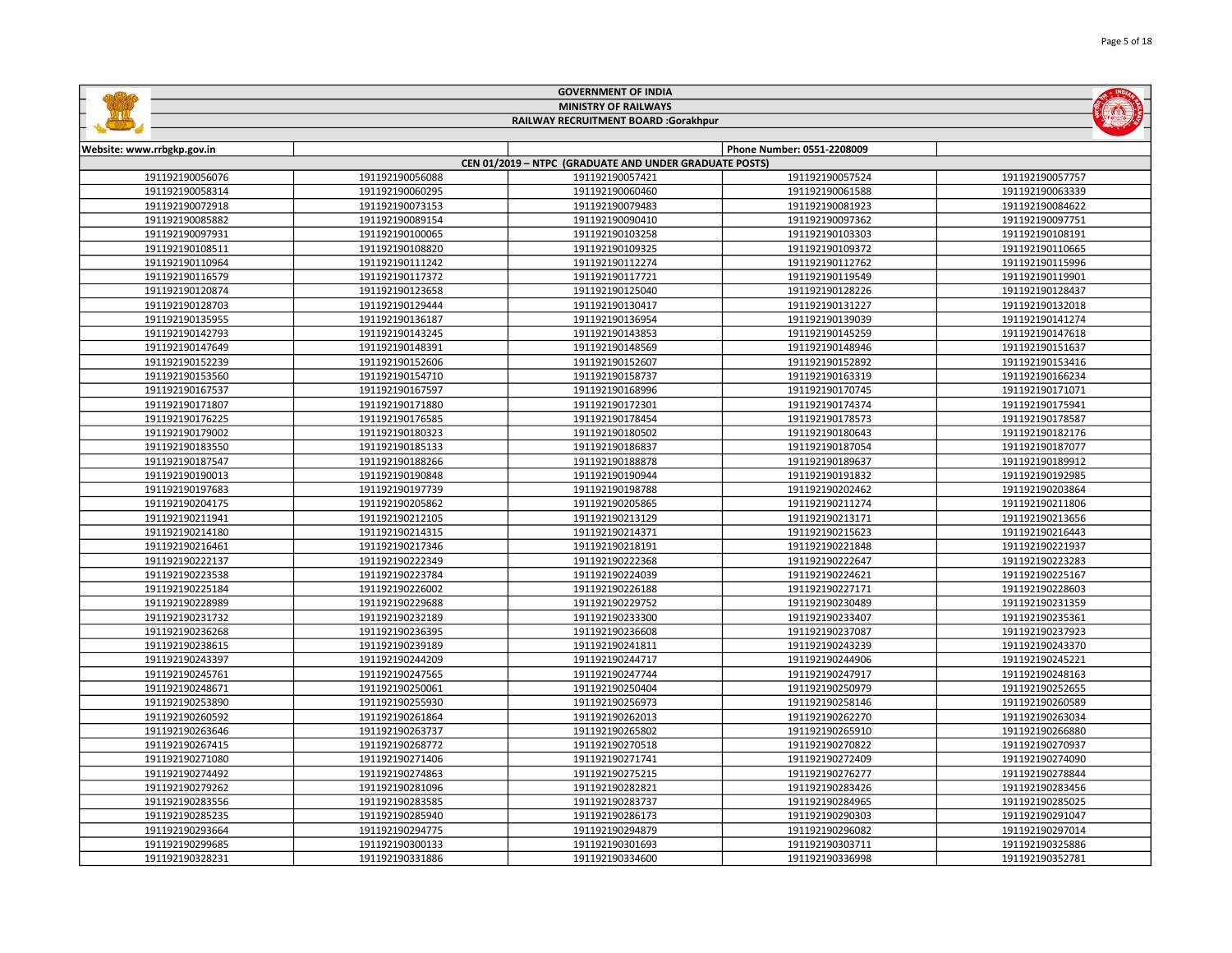|                            |                             | <b>GOVERNMENT OF INDIA</b>                             |                            |                 |  |
|----------------------------|-----------------------------|--------------------------------------------------------|----------------------------|-----------------|--|
|                            | <b>MINISTRY OF RAILWAYS</b> |                                                        |                            |                 |  |
|                            |                             | RAILWAY RECRUITMENT BOARD :Gorakhpur                   |                            |                 |  |
|                            |                             |                                                        |                            |                 |  |
| Website: www.rrbgkp.gov.in |                             |                                                        | Phone Number: 0551-2208009 |                 |  |
|                            |                             | CEN 01/2019 - NTPC (GRADUATE AND UNDER GRADUATE POSTS) |                            |                 |  |
| 191192190360186            | 191192190360314             | 191192190360398                                        | 191192190361576            | 191192190362968 |  |
| 191192190363323            | 191192190365705             | 191192190366599                                        | 191192190367037            | 191192190368235 |  |
| 191192190368865            | 191192190369044             | 191192190370303                                        | 191192190370374            | 191192190372207 |  |
| 191192190374030            | 191192190374266             | 191192190374801                                        | 191192190377027            | 191192190379619 |  |
| 191192190379961            | 191192190380618             | 191192190381043                                        | 191192190381449            | 191192210244471 |  |
| 191192220000470            | 191192220000481             | 191192220000769                                        | 191192240002979            | 191192250054765 |  |
| 191192250058407            | 191192250064762             | 191192250065330                                        | 191192250065550            | 191192250071284 |  |
| 191192250071530            | 191192250082726             | 191192250089129                                        | 191192250094707            | 191192250097011 |  |
| 191192250097975            | 191192260009719             | 191192260011793                                        | 191192260014624            | 191192260016915 |  |
| 191192260021045            | 191192260021118             | 191192260024547                                        | 191192260032092            | 191192260034690 |  |
| 191192260034889            | 191192260035452             | 191192260036305                                        | 191192260036603            | 191192260036711 |  |
| 191192260038057            | 191192260038672             | 191192260038914                                        | 191192260039004            | 191192260039575 |  |
| 191192260040440            | 191192260041737             | 191192260041930                                        | 191192260044880            | 191192260045414 |  |
| 191192260046464            | 191192260047873             | 191192260047909                                        | 191192260049458            | 191192260049724 |  |
| 191192260050494            | 191192260055175             | 191192260055746                                        | 191192260056102            | 191192260059535 |  |
| 191192260060980            | 191192260061419             | 191192260062143                                        | 191192260063692            | 191192260066599 |  |
| 191192260074743            | 191192260077151             | 191192260079133                                        | 191192260079793            | 191192260085005 |  |
| 191192260085225            | 191192260088614             | 191192260093457                                        | 191192260096519            | 191192280000450 |  |
| 191192310001177            | 191192310003032             | 191193120053955                                        | 191193120054276            | 191193120054380 |  |
| 191193120054615            | 191193120055287             | 191193120055600                                        | 191193120055602            | 191193120056365 |  |
| 191193120056554            | 191193120056773             | 191193120057155                                        | 191193120057562            | 191193120057875 |  |
| 191193120058141            | 191193120058146             | 191193120058154                                        | 191193120058156            | 191193120058158 |  |
| 191193120058165            | 191193120058179             | 191193120058267                                        | 191193120058445            | 191193120058453 |  |
| 191193120059137            | 191193120059684             | 191193120059712                                        | 191193120060015            | 191193120060195 |  |
| 191193120060226            | 191193120061122             | 191193120062134                                        | 191193120062535            | 191193120063020 |  |
| 191193120063498            | 191193120064590             | 191193120064640                                        | 191193120064641            | 191193120064666 |  |
| 191193120065215            | 191193120065218             | 191193120066195                                        | 191193120066782            | 191193120066975 |  |
| 191193120067070            | 191193120067081             | 191193120067216                                        | 191193120068417            | 191193120068758 |  |
| 191193120068766            | 191193120068783             | 191193120069264                                        | 191193120069809            | 191193120070168 |  |
| 191193120070264            | 191193120070776             | 191193120071377                                        | 191193120072299            | 191193120072432 |  |
| 191193120072984            | 191193120073376             | 191193120073715                                        | 191193120073878            | 191193120073946 |  |
| 191193120073947            | 191193120074056             | 191193120074174                                        | 191193120074215            | 191193120074232 |  |
| 191193120074562            | 191193120074649             | 191193120074838                                        | 191193120074947            | 191193120075000 |  |
| 191193120075018            | 191193120075023             | 191193120075088                                        | 191193120075178            | 191193120075281 |  |
| 191193120075532            | 191193120075634             | 191193120075647                                        | 191193120076022            | 191193120077359 |  |
| 191193120079208            | 191193120079598             | 191193120079663                                        | 191193120079947            | 191193120080059 |  |
| 191193120080164            | 191193120080724             | 191193120080725                                        | 191193120080752            | 191193120081111 |  |
| 191193120081189            | 191193120081307             | 191193120081587                                        | 191193120082107            | 191193120082424 |  |
| 191193120082556            | 191193120082558             | 191193120082562                                        | 191193120082752            | 191193120083468 |  |
| 191193120083471            | 191193120084718             | 191193120084879                                        | 191193120084956            | 191193120085697 |  |
| 191193120085850            | 191193120086198             | 191193120086782                                        | 191193120087118            | 191193120087181 |  |
| 191193120088515            | 191193120088527             | 191193120088608                                        | 191193120090874            | 191193120091073 |  |
| 191193120091179            | 191193120091655             | 191193120091783                                        | 191193120092184            | 191193120092190 |  |
| 191193120092468            | 191193120092974             | 191193120093080                                        | 191193120093318            | 191193120094192 |  |
| 191193120094234            | 191193120094340             | 191193120094453                                        | 191193120095295            | 191193120095377 |  |
| 191193120095429            | 191193120095449             | 191193120095485                                        | 191193120095513            | 191193120095519 |  |
| 191193120096281            | 191193120096687             | 191193120096987                                        | 191193120097006            | 191193120097293 |  |
| 191193130062302            | 191193130065142             | 191193130089532                                        | 191193130097699            | 191193150089320 |  |

191193170001276 191193170003447 191193170061104 191193170064457

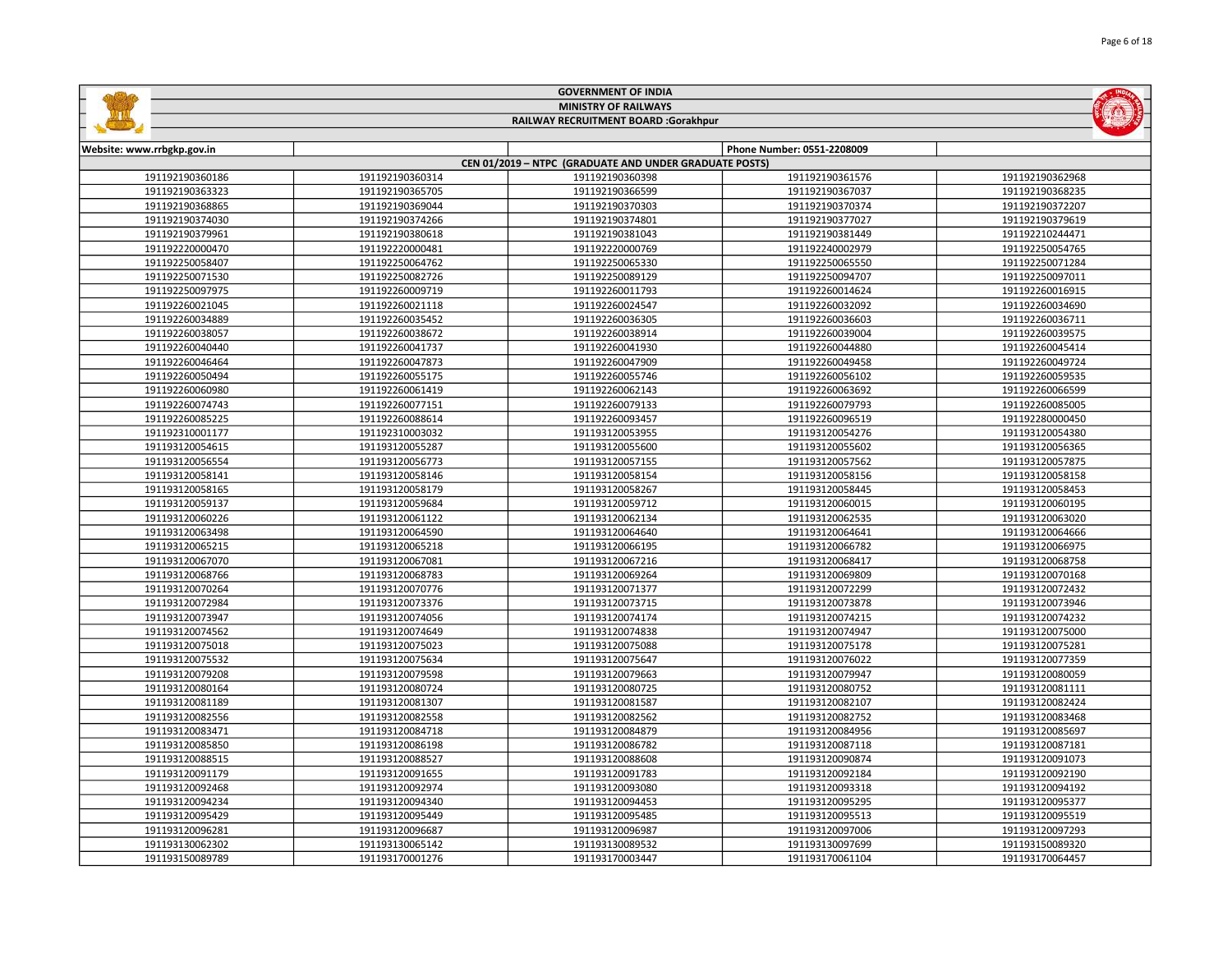| <b>MINISTRY OF RAILWAYS</b><br>$\left( \Omega \right)$<br>RAILWAY RECRUITMENT BOARD :Gorakhpur |                 |                                                        |                            |                 |
|------------------------------------------------------------------------------------------------|-----------------|--------------------------------------------------------|----------------------------|-----------------|
| Website: www.rrbgkp.gov.in                                                                     |                 |                                                        | Phone Number: 0551-2208009 |                 |
|                                                                                                |                 | CEN 01/2019 - NTPC (GRADUATE AND UNDER GRADUATE POSTS) |                            |                 |
| 191193170064519                                                                                | 191193170065175 | 191193170065226                                        | 191193170065411            | 191193170067157 |
| 191193170071620                                                                                | 191193170076475 | 191193170085384                                        | 191193170090932            | 191193170091934 |
| 191193170092636                                                                                | 191193170098168 | 191193170098421                                        | 191193190004370            | 191193190006654 |
| 191193190008924                                                                                | 191193190013948 | 191193190022438                                        | 191193190027567            | 191193190038366 |
| 191193190039680                                                                                | 191193190048852 | 191193190052734                                        | 191193190053655            | 191193190053689 |
| 191193190054314                                                                                | 191193190054535 | 191193190054719                                        | 191193190054873            | 191193190054874 |
| 191193190055677                                                                                | 191193190056059 | 191193190056280                                        | 191193190056691            | 191193190057382 |
| 191193190057455                                                                                | 191193190058127 | 191193190058882                                        | 191193190059525            | 191193190060092 |
| 191193190060150                                                                                | 191193190060187 | 191193190060474                                        | 191193190060703            | 191193190060898 |
| 191193190061655                                                                                | 191193190062322 | 191193190062494                                        | 191193190062556            | 191193190062891 |
| 191193190063040                                                                                | 191193190063143 | 191193190063774                                        | 191193190064058            | 191193190064073 |
| 191193190065013                                                                                | 191193190065716 | 191193190065843                                        | 191193190066023            | 191193190066702 |
| 191193190068495                                                                                | 191193190068597 | 191193190069446                                        | 191193190070089            | 191193190070425 |
| 191193190070917                                                                                | 191193190071213 | 191193190071300                                        | 191193190071670            | 191193190071883 |
| 191193190072016                                                                                | 191193190072179 | 191193190072312                                        | 191193190072473            | 191193190072492 |
| 191193190072621                                                                                | 191193190073029 | 191193190073267                                        | 191193190073408            | 191193190073438 |
| 191193190073467                                                                                | 191193190073766 | 191193190074288                                        | 191193190074297            | 191193190074772 |
| 191193190075407                                                                                | 191193190075922 | 191193190075949                                        | 191193190075999            | 191193190076180 |
| 191193190076201                                                                                | 191193190076983 | 191193190077170                                        | 191193190077451            | 191193190079073 |
| 191193190079477                                                                                | 191193190079867 | 191193190080035                                        | 191193190080104            | 191193190080222 |
| 191193190080293                                                                                | 191193190080718 | 191193190080978                                        | 191193190081480            | 191193190082011 |
| 191193190082389                                                                                | 191193190083761 | 191193190084862                                        | 191193190085066            | 191193190085285 |
| 191193190086120                                                                                | 191193190086275 | 191193190086276                                        | 191193190086963            | 191193190087202 |
| 191193190087484                                                                                | 191193190088511 | 191193190088543                                        | 191193190089062            | 191193190089133 |
| 191193190089166                                                                                | 191193190089362 | 191193190089640                                        | 191193190090229            | 191193190090305 |
| 191193190090980                                                                                | 191193190091756 | 191193190091777                                        | 191193190091988            | 191193190092132 |
| 191193190092136                                                                                | 191193190093119 | 191193190094717                                        | 191193190096944            | 191193190097170 |
| 191193190097369                                                                                | 191193190097416 | 191193190368358                                        | 191193230028567            | 191193250039225 |
| 191193250089397                                                                                | 191193250094565 | 191193260003750                                        | 191193260004441            | 191193260004972 |
| 191193260021373                                                                                | 191193260022494 | 191193260035175                                        | 191193260036539            | 191193260042614 |
| 191193260043062                                                                                | 191193260043279 | 191193260043800                                        | 191193260045152            | 191193260047396 |
| 191193260057059                                                                                | 191193260057482 | 191193260069866                                        | 191193260074847            | 191193260075263 |
| 191193260075422                                                                                | 191193260077687 | 191193260079462                                        | 191193260080842            | 191193260083848 |
| 191193260085261                                                                                | 191193260089132 | 191193260089367                                        | 191193260093067            | 191193260093289 |
| 191193260093333                                                                                | 191193260095458 | 191193270001274                                        | 191193270001474            | 191193300000986 |
| 191194110144656                                                                                | 191194120098792 | 191194120131429                                        | 191194120137565            | 191194120139891 |
| 191194120142367                                                                                | 191194120149666 | 191194120152238                                        | 191194120152245            | 191194120152934 |
| 191194120153047                                                                                | 191194120156574 | 191194120157148                                        | 191194120159107            | 191194120171088 |
| 191194120172996                                                                                | 191194120173304 | 191194120174686                                        | 191194120181701            | 191194120184088 |
| 191194120184124                                                                                | 191194120184782 | 191194120184983                                        | 191194120195952            | 191194120197736 |
| 191194120217239                                                                                | 191194120228988 | 191194120230427                                        | 191194120230536            | 191194120233702 |
| 191194120236843                                                                                | 191194120242276 | 191194120246426                                        | 191194120266412            | 191194120270748 |
| 191194120273010                                                                                | 191194120282655 | 191194120286306                                        | 191194120294443            | 191194120295799 |
| 191194130005994                                                                                | 191194130007474 | 191194130010741                                        | 191194130011726            | 191194130013618 |
| 191194130016465                                                                                | 191194130017378 | 191194130019511                                        | 191194130019523            | 191194130098696 |
| 191194130098735                                                                                | 191194130098954 | 191194130099139                                        | 191194130099721            | 191194130100184 |
| 191194130100604                                                                                | 191194130103050 | 191194130104777                                        | 191194130106098            | 191194130113502 |
| 191194130115359                                                                                | 191194130118325 | 191194130119948                                        | 191194130122678            | 191194130123837 |

191194130127821 191194130129640 191194130132373 191194130135610

GOVERNMENT OF INDIA

**Salarian**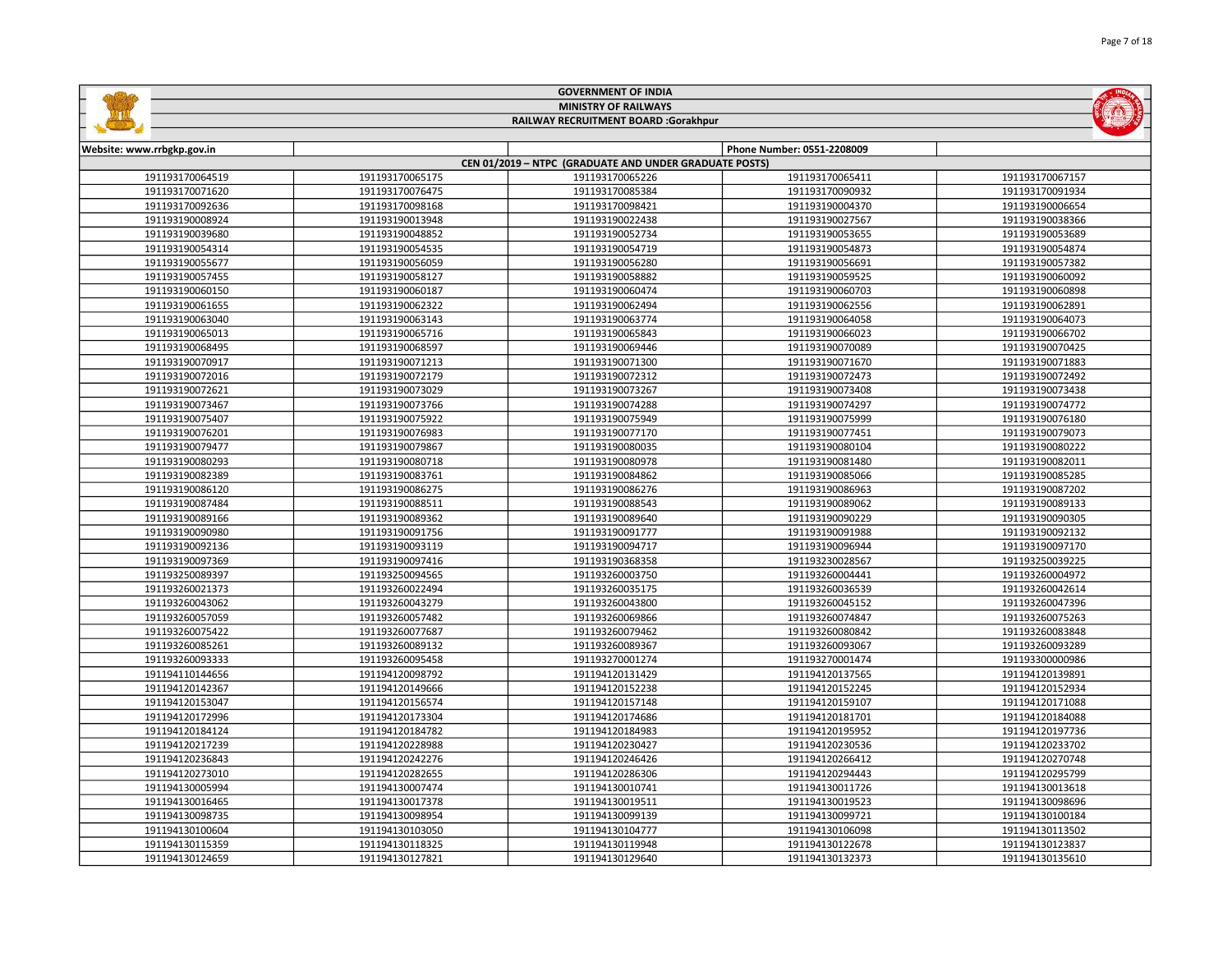| <b>MINISTRY OF RAILWAYS</b><br>(0)<br>RAILWAY RECRUITMENT BOARD :Gorakhpur |                 |                                                        |                            |                 |
|----------------------------------------------------------------------------|-----------------|--------------------------------------------------------|----------------------------|-----------------|
|                                                                            |                 |                                                        |                            |                 |
| Website: www.rrbgkp.gov.in                                                 |                 |                                                        | Phone Number: 0551-2208009 |                 |
|                                                                            |                 | CEN 01/2019 - NTPC (GRADUATE AND UNDER GRADUATE POSTS) |                            |                 |
| 191194130136170                                                            | 191194130138193 | 191194130139109                                        | 191194130140381            | 191194130142095 |
| 191194130144252                                                            | 191194130145157 | 191194130146746                                        | 191194130148422            | 191194130148865 |
| 191194130149750                                                            | 191194130150210 | 191194130150616                                        | 191194130152382            | 191194130153865 |
| 191194130155044                                                            | 191194130157025 | 191194130157814                                        | 191194130157955            | 191194130157994 |
| 191194130158390                                                            | 191194130159841 | 191194130161636                                        | 191194130161785            | 191194130163334 |
| 191194130164776                                                            | 191194130164989 | 191194130165783                                        | 191194130166540            | 191194130166809 |
| 191194130168732                                                            | 191194130169117 | 191194130173560                                        | 191194130175755            | 191194130175788 |
| 191194130176627                                                            | 191194130178765 | 191194130179103                                        | 191194130179860            | 191194130182316 |
| 191194130182724                                                            | 191194130183973 | 191194130184909                                        | 191194130187779            | 191194130187837 |
| 191194130188246                                                            | 191194130188247 | 191194130191048                                        | 191194130191061            | 191194130192771 |
| 191194130194542                                                            | 191194130198706 | 191194130199174                                        | 191194130203254            | 191194130204612 |
| 191194130207676                                                            | 191194130211615 | 191194130213009                                        | 191194130213122            | 191194130213136 |
| 191194130217387                                                            | 191194130218256 | 191194130219679                                        | 191194130221397            | 191194130221685 |
| 191194130221699                                                            | 191194130222068 | 191194130228144                                        | 191194130229309            | 191194130230393 |
| 191194130230449                                                            | 191194130230852 | 191194130231516                                        | 191194130233703            | 191194130234356 |
| 191194130234374                                                            | 191194130234389 | 191194130234519                                        | 191194130234897            | 191194130235048 |
| 191194130237114                                                            | 191194130237987 | 191194130238052                                        | 191194130241493            | 191194130243342 |
| 191194130243651                                                            | 191194130243707 | 191194130243761                                        | 191194130243768            | 191194130243781 |
| 191194130246783                                                            | 191194130248757 | 191194130249678                                        | 191194130249947            | 191194130251466 |
| 191194130252692                                                            | 191194130253498 | 191194130254266                                        | 191194130254665            | 191194130255214 |
| 191194130256164                                                            | 191194130258590 | 191194130260646                                        | 191194130262843            | 191194130262944 |
| 191194130266132                                                            | 191194130266393 | 191194130267096                                        | 191194130267275            | 191194130268251 |
| 191194130271246                                                            | 191194130272196 | 191194130272447                                        | 191194130272562            | 191194130273094 |
| 191194130274118                                                            | 191194130275272 | 191194130278734                                        | 191194130279312            | 191194130280290 |
| 191194130282039                                                            | 191194130282663 | 191194130284949                                        | 191194130285264            | 191194130285505 |
| 191194130287245                                                            | 191194130287356 | 191194130290495                                        | 191194130290526            | 191194130290692 |
| 191194130290890                                                            | 191194130292611 | 191194130294095                                        | 191194130294797            | 191194130295131 |
| 191194130295251                                                            | 191194130295721 | 191194130298742                                        | 191194130298841            | 191194130299141 |
| 191194130299393                                                            | 191194130301478 | 191194130302985                                        | 191194130303131            | 191194130303330 |
| 191194130304371                                                            | 191194130306457 | 191194130307083                                        | 191194130308413            | 191194130309637 |
| 191194130310646                                                            | 191194130312135 | 191194130312388                                        | 191194130313352            | 191194130313416 |
| 191194130313614                                                            | 191194130315129 | 191194130315188                                        | 191194130315791            | 191194130315992 |
| 191194130316240                                                            | 191194130319009 | 191194130319315                                        | 191194130319929            | 191194130320664 |
| 191194130320787                                                            | 191194130321324 | 191194130323502                                        | 191194130325869            | 191194130326493 |
| 191194130327750                                                            | 191194130328352 | 191194130328645                                        | 191194130328691            | 191194130329901 |
| 191194130329951                                                            | 191194130330625 | 191194130332392                                        | 191194130332510            | 191194130336927 |
| 191194130337442                                                            | 191194130338491 | 191194130338840                                        | 191194130342208            | 191194130342288 |
| 191194130343730                                                            | 191194130344873 | 191194130344962                                        | 191194130345100            | 191194130346079 |
| 191194130346287                                                            | 191194130347029 | 191194130349453                                        | 191194130350450            | 191194130351746 |
| 191194130352900                                                            | 191194130352908 | 191194130355936                                        | 191194130355945            | 191194130356461 |
| 191194130358020                                                            | 191194130358129 | 191194130358216                                        | 191194130358925            | 191194130361821 |
| 191194130363049                                                            | 191194130363478 | 191194130364132                                        | 191194130364243            | 191194130364741 |
| 191194130371978                                                            | 191194130372793 | 191194130373141                                        | 191194130377443            | 191194130377945 |
| 191194130378168                                                            | 191194130378676 | 191194130379346                                        | 191194130379472            | 191194130380123 |
| 191194130381101                                                            | 191194130381649 | 191194130381661                                        | 191194140000402            | 191194150072921 |
| 191194150112036                                                            | 191194150121908 | 191194150128686                                        | 191194150170979            | 191194150172479 |
| 191194150178451                                                            | 191194150180796 | 191194150196229                                        | 191194150229686            | 191194150230268 |
| 191194150253435                                                            | 191194150266972 | 191194150270857                                        | 191194150287141            | 191194150291238 |

191194150310941 191194150350823 191194170054878 191194170055104

GOVERNMENT OF INDIA

**Sallida**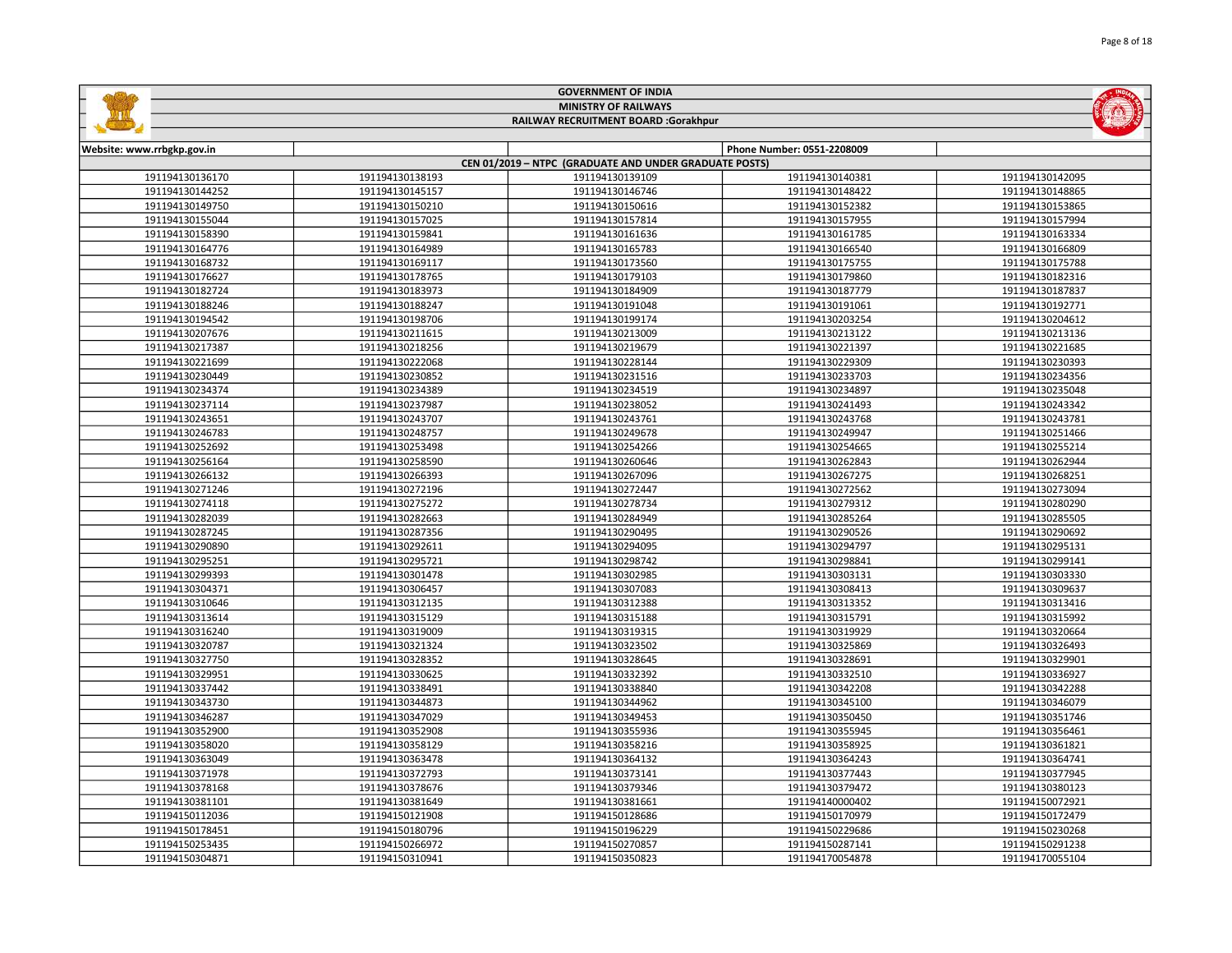|                            |                 | <b>MINISTRY OF RAILWAYS</b>                            |                            |                 |
|----------------------------|-----------------|--------------------------------------------------------|----------------------------|-----------------|
|                            |                 | RAILWAY RECRUITMENT BOARD :Gorakhpur                   |                            |                 |
|                            |                 |                                                        |                            |                 |
| Website: www.rrbgkp.gov.in |                 |                                                        | Phone Number: 0551-2208009 |                 |
|                            |                 | CEN 01/2019 - NTPC (GRADUATE AND UNDER GRADUATE POSTS) |                            |                 |
| 191194170057614            | 191194170064696 | 191194170067004                                        | 191194170067400            | 191194170067454 |
| 191194170068800            | 191194170068941 | 191194170070252                                        | 191194170072251            | 191194170072880 |
| 191194170074443            | 191194170075161 | 191194170075381                                        | 191194170075491            | 191194170076081 |
| 191194170076147            | 191194170076905 | 191194170076987                                        | 191194170077243            | 191194170077749 |
| 191194170077950            | 191194170082336 | 191194170082626                                        | 191194170083482            | 191194170083901 |
| 191194170085603            | 191194170085835 | 191194170087320                                        | 191194170091160            | 191194170092197 |
| 191194170092236            | 191194170096092 | 191194170096859                                        | 191194170096999            | 191194170098778 |
| 191194170100348            | 191194170101621 | 191194170102941                                        | 191194170103966            | 191194170104705 |
| 191194170107595            | 191194170116185 | 191194170117037                                        | 191194170117223            | 191194170117554 |
| 191194170117698            | 191194170118772 | 191194170119270                                        | 191194170119892            | 191194170120073 |
| 191194170120261            | 191194170120753 | 191194170121420                                        | 191194170125284            | 191194170126044 |
| 191194170126160            | 191194170126396 | 191194170126405                                        | 191194170127213            | 191194170130009 |
| 191194170130890            | 191194170131475 | 191194170132305                                        | 191194170132307            | 191194170132463 |
| 191194170132908            | 191194170137302 | 191194170137663                                        | 191194170140398            | 191194170141596 |
| 191194170142172            | 191194170142603 | 191194170144707                                        | 191194170145185            | 191194170145833 |
| 191194170148164            | 191194170148904 | 191194170149690                                        | 191194170149962            | 191194170151931 |
| 191194170153112            | 191194170153155 | 191194170155056                                        | 191194170155766            | 191194170156717 |
| 191194170156839            | 191194170158324 | 191194170160022                                        | 191194170162353            | 191194170165369 |
| 191194170165856            | 191194170166295 | 191194170167385                                        | 191194170169107            | 191194170169415 |
| 191194170170470            | 191194170172032 | 191194170174152                                        | 191194170175315            | 191194170176091 |
| 191194170176467            | 191194170177381 | 191194170177453                                        | 191194170177694            | 191194170181195 |
| 191194170184762            | 191194170188045 | 191194170188471                                        | 191194170188793            | 191194170188938 |
| 191194170192076            | 191194170192184 | 191194170198060                                        | 191194170205146            | 191194170206537 |
| 191194170216716            | 191194170218901 | 191194170223195                                        | 191194170236651            | 191194170244790 |
| 191194170246208            | 191194170247202 | 191194170247454                                        | 191194170253202            | 191194170258232 |
| 191194170261859            | 191194170262545 | 191194170264349                                        | 191194170265714            | 191194170267244 |
| 191194170269090            | 191194170272496 | 191194170276836                                        | 191194170280894            | 191194170281424 |
| 191194170283120            | 191194170285868 | 191194170288675                                        | 191194170290186            | 191194170294609 |
| 191194170299916            | 191194170304677 | 191194170304699                                        | 191194170304788            | 191194170305171 |
| 191194170305331            | 191194170305547 | 191194170305556                                        | 191194170306677            | 191194170306826 |
| 191194170306836            | 191194170308148 | 191194170309752                                        | 191194170310813            | 191194170310854 |
| 191194170311012            | 191194170311214 | 191194170311639                                        | 191194170313284            | 191194170314675 |
| 191194170315368            | 191194170315435 | 191194170316496                                        | 191194170316868            | 191194170319088 |
| 191194170319106            | 191194170319531 | 191194170320361                                        | 191194170321804            | 191194170322508 |
| 191194170323203            | 191194170323240 | 191194170323628                                        | 191194170324235            | 191194170324301 |
| 191194170324837            | 191194170326811 | 191194170327413                                        | 191194170327481            | 191194170328275 |
| 191194170328969            | 191194170329021 | 191194170329109                                        | 191194170330742            | 191194170330881 |
| 191194170330947            | 191194170332192 | 191194170332356                                        | 191194170333223            | 191194170333519 |
| 191194170333884            | 191194170333957 | 191194170334016                                        | 191194170334067            | 191194170334359 |
| 191194170335214            | 191194170335266 | 191194170335673                                        | 191194170336150            | 191194170336437 |
| 191194170337114            | 191194170338057 | 191194170339871                                        | 191194170341090            | 191194170341462 |
| 191194170343154            | 191194170344494 | 191194170345871                                        | 191194170345996            | 191194170346126 |
| 191194170346229            | 191194170348888 | 191194170349514                                        | 191194170350124            | 191194170350472 |
| 191194170351317            | 191194170351552 | 191194170352258                                        | 191194170352579            | 191194170352912 |
| 191194170353215            | 191194170353312 | 191194170353448                                        | 191194170353803            | 191194170356313 |
| 191194170356593            | 191194170356984 | 191194170357094                                        | 191194170358109            | 191194170362726 |
| 191194170368126            | 191194190003614 | 191194190003635                                        | 191194190003696            | 191194190003848 |
| 191194190004022            | 191194190004147 | 191194190004196                                        | 191194190004352            | 191194190004373 |
|                            |                 |                                                        |                            |                 |

191194190004606 191194190004752 191194190005109 191194190005130

GOVERNMENT OF INDIA

**Sallida**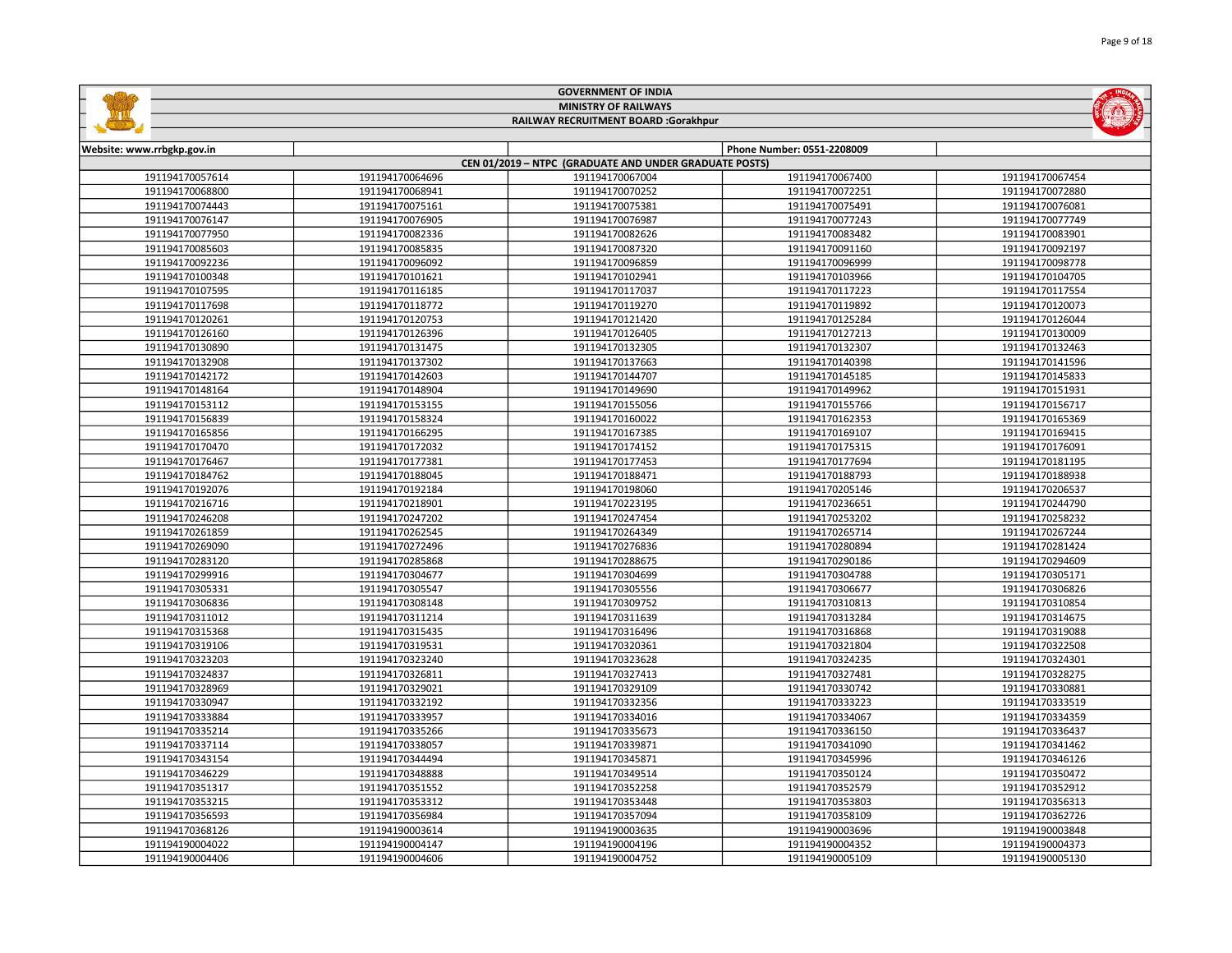|                            |                 | <b>GOVERNMENT OF INDIA</b>                             |                            |                 |
|----------------------------|-----------------|--------------------------------------------------------|----------------------------|-----------------|
|                            |                 | <b>MINISTRY OF RAILWAYS</b>                            |                            |                 |
|                            |                 | RAILWAY RECRUITMENT BOARD :Gorakhpur                   |                            |                 |
|                            |                 |                                                        |                            |                 |
| Website: www.rrbgkp.gov.in |                 |                                                        | Phone Number: 0551-2208009 |                 |
|                            |                 | CEN 01/2019 - NTPC (GRADUATE AND UNDER GRADUATE POSTS) |                            |                 |
| 191194190005244            | 191194190005311 | 191194190005522                                        | 191194190005617            | 191194190005655 |
| 191194190005769            | 191194190006091 | 191194190006209                                        | 191194190006226            | 191194190006402 |
| 191194190006441            | 191194190006539 | 191194190006649                                        | 191194190006698            | 191194190006719 |
| 191194190006787            | 191194190006845 | 191194190006871                                        | 191194190006920            | 191194190007064 |
| 191194190007119            | 191194190007332 | 191194190007351                                        | 191194190007440            | 191194190007576 |
| 191194190007960            | 191194190008010 | 191194190008130                                        | 191194190008223            | 191194190008245 |
| 191194190008362            | 191194190008386 | 191194190008416                                        | 191194190008561            | 191194190008683 |
| 191194190009083            | 191194190009245 | 191194190009316                                        | 191194190009332            | 191194190009620 |
| 191194190009697            | 191194190009796 | 191194190010018                                        | 191194190010020            | 191194190010126 |
| 191194190010404            | 191194190010461 | 191194190010676                                        | 191194190010903            | 191194190011326 |
| 191194190011515            | 191194190011966 | 191194190012321                                        | 191194190012364            | 191194190012722 |
| 191194190012883            | 191194190013223 | 191194190013272                                        | 191194190013567            | 191194190013706 |
| 191194190013813            | 191194190014290 | 191194190014316                                        | 191194190014680            | 191194190014707 |
| 191194190014831            | 191194190014952 | 191194190015028                                        | 191194190015560            | 191194190015763 |
| 191194190016396            | 191194190016398 | 191194190016685                                        | 191194190017158            | 191194190017764 |
| 191194190017807            | 191194190017945 | 191194190018116                                        | 191194190018221            | 191194190018470 |
| 191194190018767            | 191194190018861 | 191194190018906                                        | 191194190019137            | 191194190019218 |
| 191194190019279            | 191194190019358 | 191194190019386                                        | 191194190020360            | 191194190020742 |
| 191194190020929            | 191194190021087 | 191194190021565                                        | 191194190021809            | 191194190022196 |
| 191194190022206            | 191194190022211 | 191194190022736                                        | 191194190022786            | 191194190022870 |
| 191194190023035            | 191194190023055 | 191194190023349                                        | 191194190023538            | 191194190023725 |
| 191194190023794            | 191194190023996 | 191194190024171                                        | 191194190024218            | 191194190024393 |
| 191194190024397            | 191194190024491 | 191194190024818                                        | 191194190024923            | 191194190025058 |
| 191194190025136            | 191194190025272 | 191194190025297                                        | 191194190025397            | 191194190025414 |
| 191194190025453            | 191194190026192 | 191194190027521                                        | 191194190027806            | 191194190027848 |
| 191194190027866            | 191194190028098 | 191194190028211                                        | 191194190028248            | 191194190028276 |
| 191194190028727            | 191194190028774 | 191194190029030                                        | 191194190029372            | 191194190029378 |
| 191194190029383            | 191194190030059 | 191194190030393                                        | 191194190030434            | 191194190030522 |
| 191194190030565            | 191194190030730 | 191194190030938                                        | 191194190031053            | 191194190031234 |
| 191194190031430            | 191194190032128 | 191194190032140                                        | 191194190032341            | 191194190032872 |
| 191194190032969            | 191194190032990 | 191194190033027                                        | 191194190033068            | 191194190033080 |
| 191194190033141            | 191194190033180 | 191194190033495                                        | 191194190033507            | 191194190033609 |
| 191194190034301            | 191194190034320 | 191194190034366                                        | 191194190035055            | 191194190035105 |
| 191194190035580            | 191194190036114 | 191194190036126                                        | 191194190036508            | 191194190036573 |
| 191194190036606            | 191194190037121 | 191194190037844                                        | 191194190038124            | 191194190038967 |
| 191194190039274            | 191194190040741 | 191194190040744                                        | 191194190041153            | 191194190042820 |
| 191194190043128            | 191194190043176 | 191194190045709                                        | 191194190053230            | 191194190053480 |
| 191194190054985            | 191194190055869 | 191194190055904                                        | 191194190058005            | 191194190059231 |
| 191194190060743            | 191194190060902 | 191194190061758                                        | 191194190062968            | 191194190063163 |
| 191194190063887            | 191194190067248 | 191194190070421                                        | 191194190070873            | 191194190070979 |
| 191194190071244            | 191194190071787 | 191194190071924                                        | 191194190073754            | 191194190074582 |
| 191194190078078            | 191194190078198 | 191194190078609                                        | 191194190078957            | 191194190079652 |
| 191194190080008            | 191194190080820 | 191194190081890                                        | 191194190082258            | 191194190082487 |
| 191194190086256            | 191194190086607 | 191194190089876                                        | 191194190090842            | 191194190091011 |
| 191194190091087            | 191194190094104 | 191194190094488                                        | 191194190094725            | 191194190096308 |

 191194190098562 191194190099201 191194190099232 191194190099282 191194190099498 191194190099724 191194190100093 191194190100652 191194190101401 191194190102077 191194190102265 191194190102426 191194190102585 191194190103013 191194190104876 191194190105522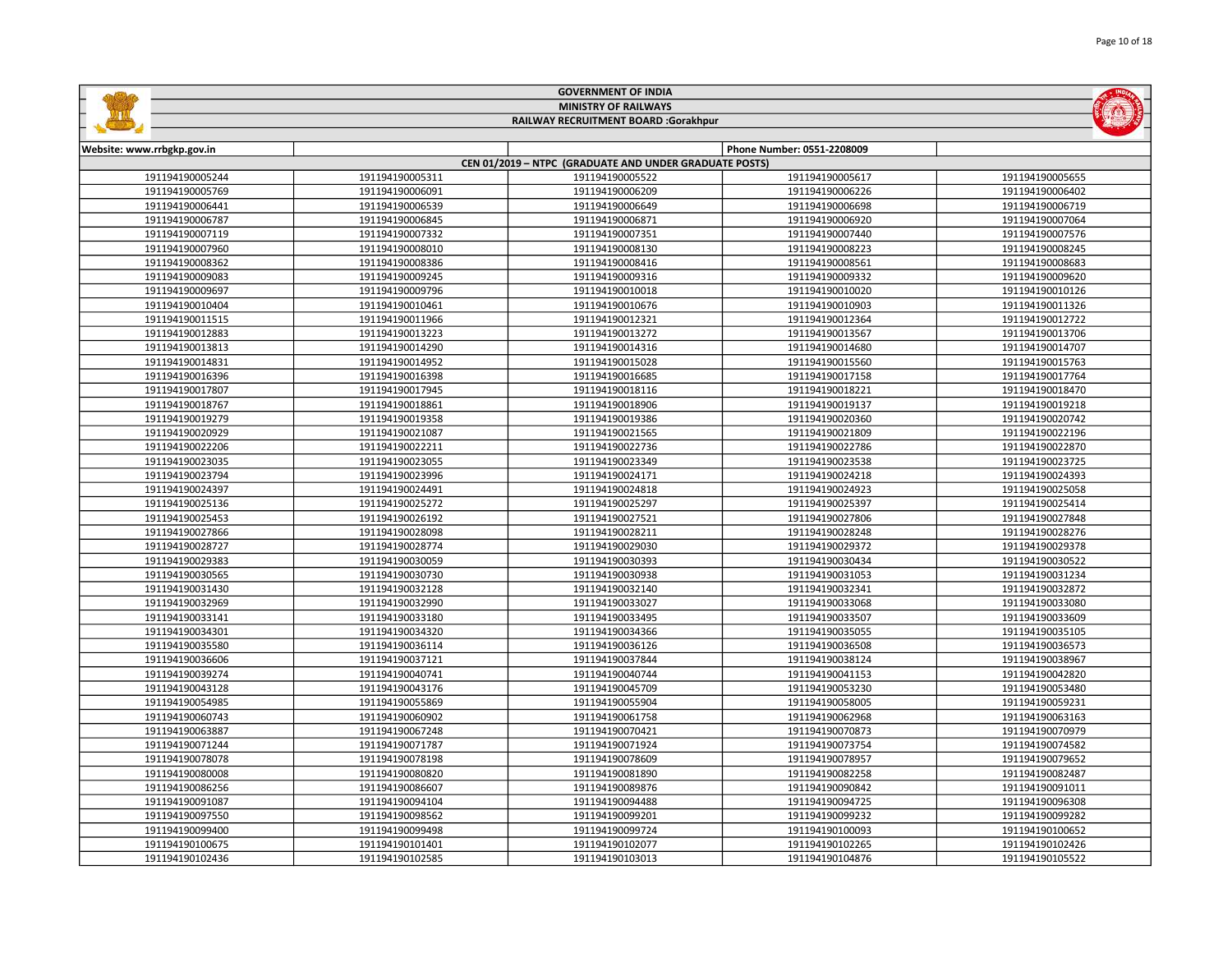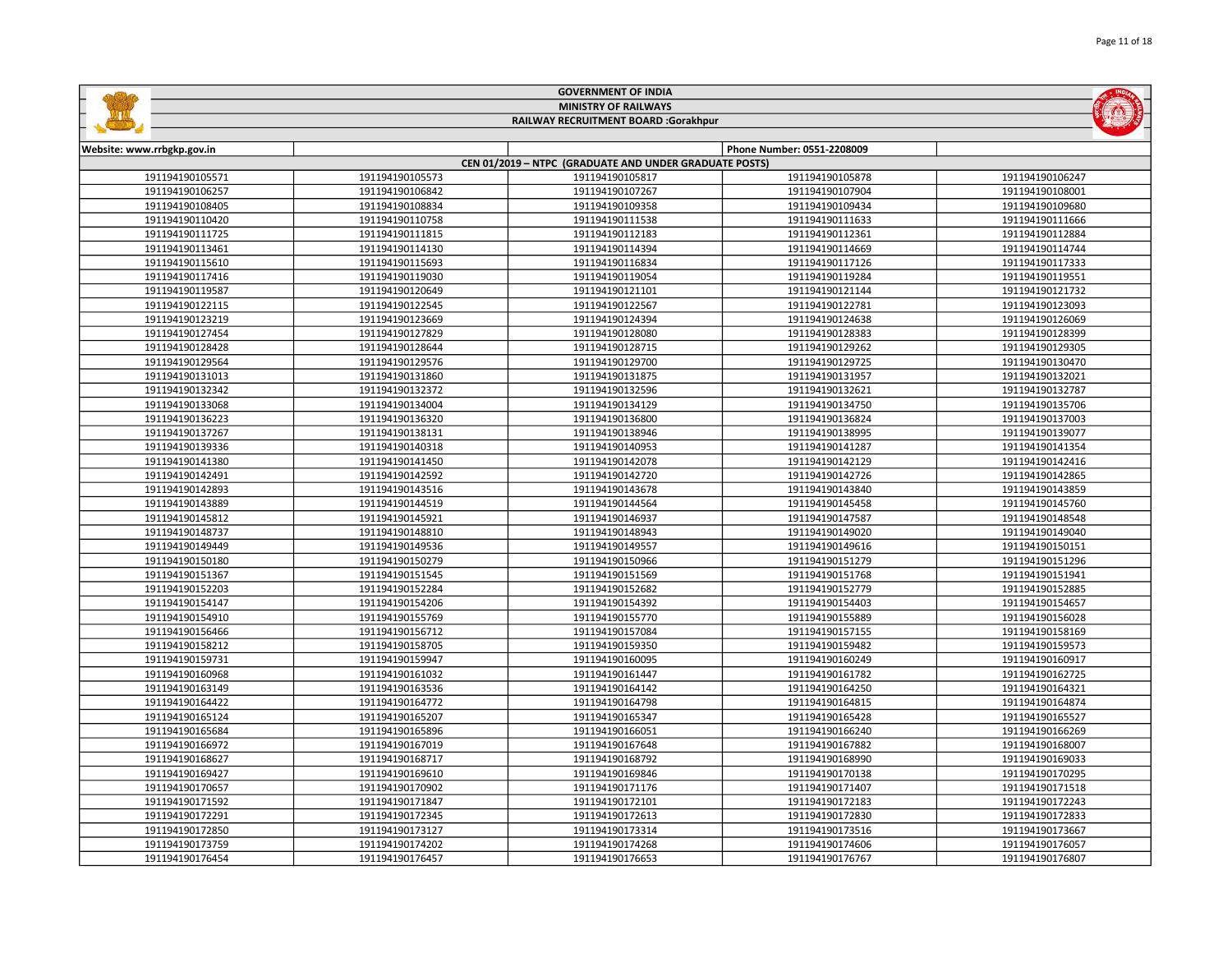| Page 12 of 18 |
|---------------|
|               |



## GOVERNMENT OF INDIA MINISTRY OF RAILWAYS RAILWAY RECRUITMENT BOARD :Gorakhpur

| Website: www.rrbgkp.gov.in |                 |                                                        | Phone Number: 0551-2208009 |                  |
|----------------------------|-----------------|--------------------------------------------------------|----------------------------|------------------|
|                            |                 | CEN 01/2019 - NTPC (GRADUATE AND UNDER GRADUATE POSTS) |                            |                  |
| 191194190176836            | 191194190176906 | 191194190176929                                        | 191194190176947            | 191194190177074  |
| 191194190177124            | 191194190177279 | 191194190177330                                        | 191194190177487            | 191194190177534  |
| 191194190177689            | 191194190177910 | 191194190177998                                        | 191194190178094            | 191194190178133  |
| 191194190178195            | 191194190178514 | 191194190178626                                        | 191194190178630            | 191194190178792  |
| 191194190179076            | 191194190179284 | 191194190179797                                        | 191194190180076            | 191194190180224  |
| 191194190180443            | 191194190180533 | 191194190180652                                        | 191194190180702            | 191194190181068  |
| 191194190181220            | 191194190181500 | 191194190182190                                        | 191194190183377            | 191194190184883  |
| 191194190185114            | 191194190185614 | 191194190185643                                        | 191194190185918            | 191194190186621  |
| 191194190186655            | 191194190186666 | 191194190186682                                        | 191194190186782            | 191194190186942  |
| 191194190186994            | 191194190187129 | 191194190187161                                        | 191194190187203            | 191194190187445  |
| 191194190187553            | 191194190187587 | 191194190187766                                        | 191194190187776            | 191194190187800  |
| 191194190187836            | 191194190188061 | 191194190188081                                        | 191194190188086            | 191194190188241  |
| 191194190188795            | 191194190188899 | 191194190188984                                        | 191194190189636            | 191194190189659  |
| 191194190190061            | 191194190190394 | 191194190191598                                        | 191194190192097            | 191194190192697  |
| 191194190192785            | 191194190192953 | 191194190192973                                        | 191194190193268            | 191194190194277  |
| 191194190194443            | 191194190194584 | 191194190194727                                        | 191194190195273            | 191194190195315  |
| 191194190195697            | 191194190195934 | 191194190196849                                        | 191194190196888            | 191194190196989  |
| 191194190197022            | 191194190197355 | 191194190197579                                        | 191194190198002            | 191194190198672  |
| 191194190198946            | 191194190199022 | 191194190199711                                        | 191194190200197            | 191194190200451  |
| 191194190201802            | 191194190201902 | 191194190202016                                        | 191194190202324            | 191194190202664  |
| 191194190202800            | 191194190203406 | 191194190203479                                        | 191194190203706            | 191194190203905  |
| 191194190204223            | 191194190204534 | 191194190204638                                        | 191194190205152            | 191194190205435  |
| 191194190206909            | 191194190207198 | 191194190207237                                        | 191194190207680            | 191194190207725  |
| 191194190207957            | 191194190208428 | 191194190208810                                        | 191194190209607            | 191194190209702  |
| 191194190209742            | 191194190210520 | 191194190210605                                        | 191194190210874            | 191194190210967  |
| 191194190211159            | 191194190211418 | 191194190211807                                        | 191194190211921            | 191194190211952  |
| 191194190211955            | 191194190211994 | 191194190212035                                        | 191194190212115            | 191194190212590  |
| 191194190212785            | 191194190212934 | 191194190212942                                        | 191194190213205            | 191194190213293  |
| 191194190213719            | 191194190213856 | 191194190213950                                        | 191194190213951            | 191194190214082  |
| 191194190214837            | 191194190214845 | 191194190216110                                        | 191194190216202            | 191194190216318  |
| 191194190216488            | 191194190216569 | 191194190216633                                        | 191194190216848            | 191194190217079  |
| 191194190217084            | 191194190217115 | 191194190217277                                        | 191194190217319            | 191194190217326  |
| 191194190217521            | 191194190217554 | 191194190217563                                        | 191194190217708            | 191194190217909  |
| 191194190218092            | 191194190218538 | 191194190218611                                        | 191194190218903            | 191194190220092  |
| 191194190220123            | 191194190220237 | 191194190220460                                        | 191194190220796            | 191194190221100  |
| 191194190221112            | 191194190221199 | 191194190221418                                        | 191194190221532            | 191194190221729  |
| 191194190223109            | 191194190223194 | 191194190223441                                        | 191194190223501            | 191194190223590  |
| 191194190223684            | 191194190223834 | 191194190223962                                        | 191194190225015            | 191194190225148  |
| 191194190226197            | 191194190226401 | 191194190227125                                        | 191194190227174            | 191194190227214  |
| 191194190227257            | 191194190227857 | 191194190227872                                        | 191194190228001            | 191194190228072  |
| 191194190228092            | 191194190228578 | 191194190228684                                        | 191194190229027            | 191194190229072  |
| 191194190229390            | 191194190229440 | 191194190229671                                        | 191194190230039            | 191194190230314  |
| 191194190230764            | 191194190230939 | 191194190231172                                        | 191194190231213            | 191194190231349  |
| 191194190231408            | 191194190231568 | 191194190231698                                        | 191194190231774            | 191194190232701  |
| 191194190232737            | 191194190232896 | 191194190232945                                        | 191194190233430            | 191194190233486  |
| 191194190234278            | 191194190234428 | 191194190235614                                        | 191194190236115            | 191194190236137  |
| 191194190236494            | 191194190236627 | 191194190236712                                        | 191194190237095            | 191194190237259  |
| 191194190237292            | 191194190237387 | 191194190237543                                        | 191194190237544            | 191194190237576  |
| 1011011000227001           | 101101100000007 | 1011011000000000                                       | 101101100330501            | 1011011000000000 |

191194190238087 191194190238583 191194190238594 191194190238659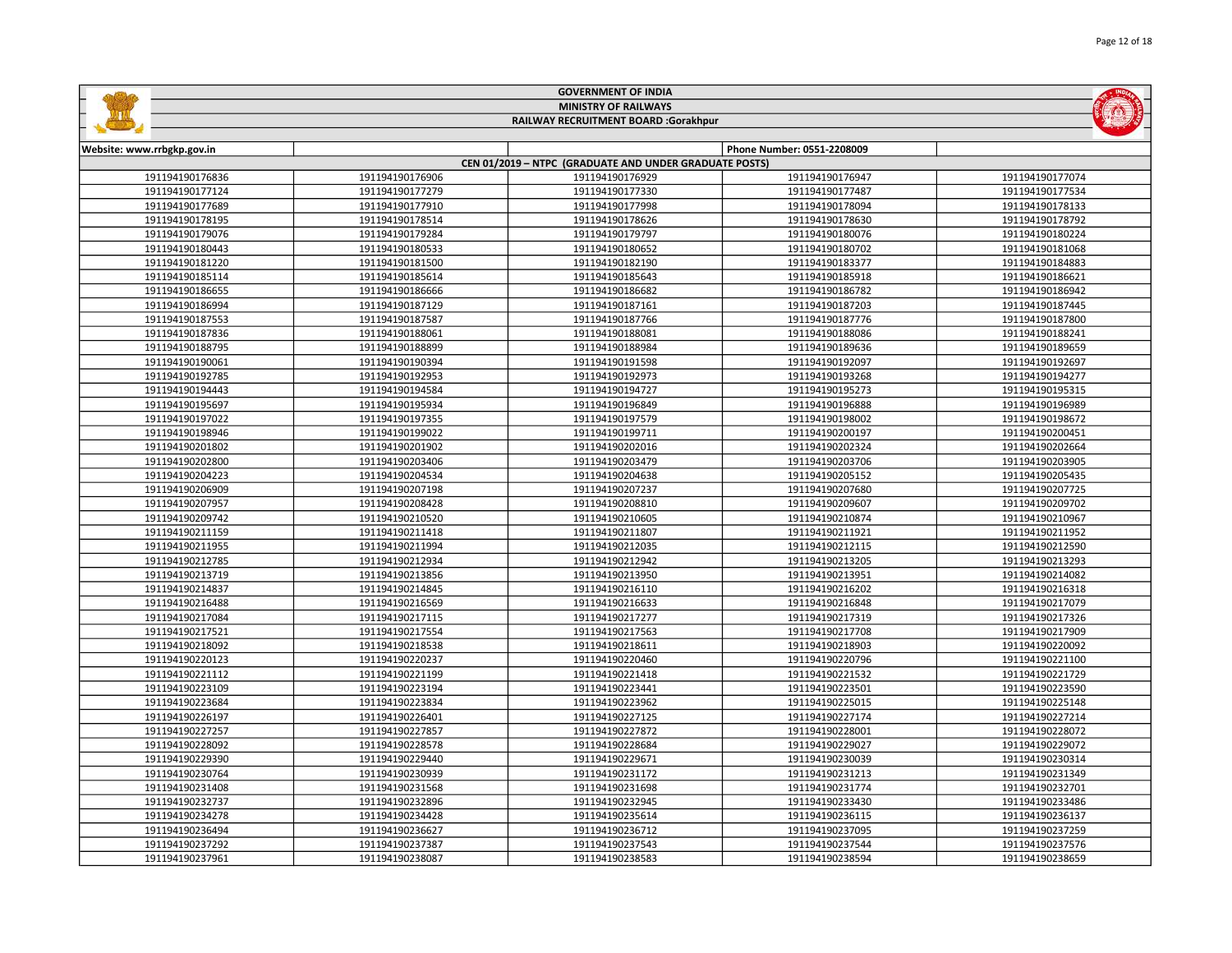| _____         |
|---------------|
|               |
|               |
|               |
|               |
|               |
|               |
|               |
| Page 13 of 18 |
|               |



## GOVERNMENT OF INDIA MINISTRY OF RAILWAYS RAILWAY RECRUITMENT BOARD :Gorakhpur

| Website: www.rrbgkp.gov.in |                 |                                                        | Phone Number: 0551-2208009 |                 |
|----------------------------|-----------------|--------------------------------------------------------|----------------------------|-----------------|
|                            |                 | CEN 01/2019 - NTPC (GRADUATE AND UNDER GRADUATE POSTS) |                            |                 |
| 191194190238803            | 191194190239214 | 191194190240088                                        | 191194190240107            | 191194190240369 |
| 191194190240885            | 191194190241317 | 191194190241324                                        | 191194190241768            | 191194190242035 |
| 191194190242181            | 191194190243107 | 191194190243294                                        | 191194190243657            | 191194190243837 |
| 191194190243867            | 191194190244399 | 191194190244645                                        | 191194190244660            | 191194190244714 |
| 191194190245274            | 191194190245380 | 191194190245510                                        | 191194190245653            | 191194190245851 |
| 191194190246813            | 191194190247188 | 191194190247630                                        | 191194190248310            | 191194190248329 |
| 191194190248356            | 191194190248910 | 191194190249559                                        | 191194190249569            | 191194190250042 |
| 191194190250142            | 191194190250716 | 191194190250961                                        | 191194190251002            | 191194190251410 |
| 191194190252442            | 191194190252517 | 191194190252657                                        | 191194190252758            | 191194190252924 |
| 191194190253872            | 191194190254159 | 191194190254225                                        | 191194190254866            | 191194190255142 |
| 191194190255979            | 191194190256290 | 191194190256700                                        | 191194190256826            | 191194190257088 |
| 191194190257585            | 191194190257729 | 191194190257953                                        | 191194190258199            | 191194190258746 |
| 191194190259166            | 191194190259679 | 191194190259711                                        | 191194190261258            | 191194190261424 |
| 191194190261443            | 191194190262017 | 191194190262027                                        | 191194190262326            | 191194190262438 |
| 191194190262881            | 191194190263799 | 191194190264079                                        | 191194190264196            | 191194190264382 |
| 191194190264568            | 191194190264752 | 191194190265206                                        | 191194190265798            | 191194190265848 |
| 191194190266587            | 191194190267119 | 191194190267372                                        | 191194190267485            | 191194190267552 |
| 191194190267767            | 191194190267772 | 191194190267828                                        | 191194190267972            | 191194190268247 |
| 191194190268372            | 191194190268474 | 191194190268745                                        | 191194190269370            | 191194190269435 |
| 191194190269497            | 191194190270423 | 191194190270678                                        | 191194190270680            | 191194190270906 |
| 191194190271201            | 191194190271447 | 191194190271485                                        | 191194190271495            | 191194190272254 |
| 191194190272276            | 191194190272902 | 191194190273291                                        | 191194190273295            | 191194190273440 |
| 191194190273581            | 191194190273636 | 191194190274558                                        | 191194190274927            | 191194190275666 |
| 191194190276994            | 191194190278693 | 191194190278944                                        | 191194190279053            | 191194190280253 |
| 191194190280417            | 191194190280693 | 191194190280697                                        | 191194190281050            | 191194190281182 |
| 191194190281276            | 191194190281618 | 191194190281627                                        | 191194190281743            | 191194190282012 |
| 191194190282022            | 191194190282038 | 191194190282280                                        | 191194190282432            | 191194190282449 |
| 191194190282461            | 191194190282569 | 191194190282693                                        | 191194190282866            | 191194190283201 |
| 191194190283217            | 191194190284403 | 191194190284669                                        | 191194190284805            | 191194190285224 |
| 191194190285477            | 191194190285490 | 191194190286009                                        | 191194190286039            | 191194190286152 |
| 191194190286164            | 191194190286176 | 191194190287118                                        | 191194190287151            | 191194190287296 |
| 191194190288209            | 191194190288291 | 191194190288369                                        | 191194190289486            | 191194190289797 |
| 191194190290071            | 191194190290733 | 191194190290831                                        | 191194190290897            | 191194190291527 |
| 191194190291633            | 191194190291742 | 191194190293110                                        | 191194190293205            | 191194190293310 |
| 191194190293575            | 191194190293846 | 191194190293965                                        | 191194190294267            | 191194190295628 |
| 191194190295838            | 191194190296466 | 191194190296484                                        | 191194190297109            | 191194190297878 |
| 191194190298041            | 191194190298068 | 191194190298963                                        | 191194190299383            | 191194190299792 |
| 191194190300089            | 191194190300180 | 191194190300554                                        | 191194190300909            | 191194190301160 |
| 191194190303107            | 191194190303273 | 191194190303336                                        | 191194190303605            | 191194190303634 |
| 191194190304206            | 191194190304281 | 191194190304541                                        | 191194190306032            | 191194190306943 |
| 191194190307569            | 191194190310039 | 191194190313260                                        | 191194190314175            | 191194190317278 |
| 191194190318041            | 191194190318494 | 191194190319092                                        | 191194190319245            | 191194190321898 |
| 191194190322154            | 191194190322298 | 191194190323249                                        | 191194190324546            | 191194190325566 |
| 191194190328968            | 191194190331758 | 191194190333797                                        | 191194190334614            | 191194190336196 |
| 191194190337067            | 191194190337992 | 191194190338228                                        | 191194190341734            | 191194190344305 |
| 191194190345045            | 191194190345634 | 191194190345785                                        | 191194190346972            | 191194190355389 |
| 191194190356217            | 191194190358190 | 191194190358655                                        | 191194190359441            | 191194190359628 |
| 191194190361552            | 191194190361694 | 191194190363812                                        | 191194190363904            | 191194190364101 |
| 191194190364892            | 191194190365651 | 191194190365861                                        | 191194190366320            | 191194190366380 |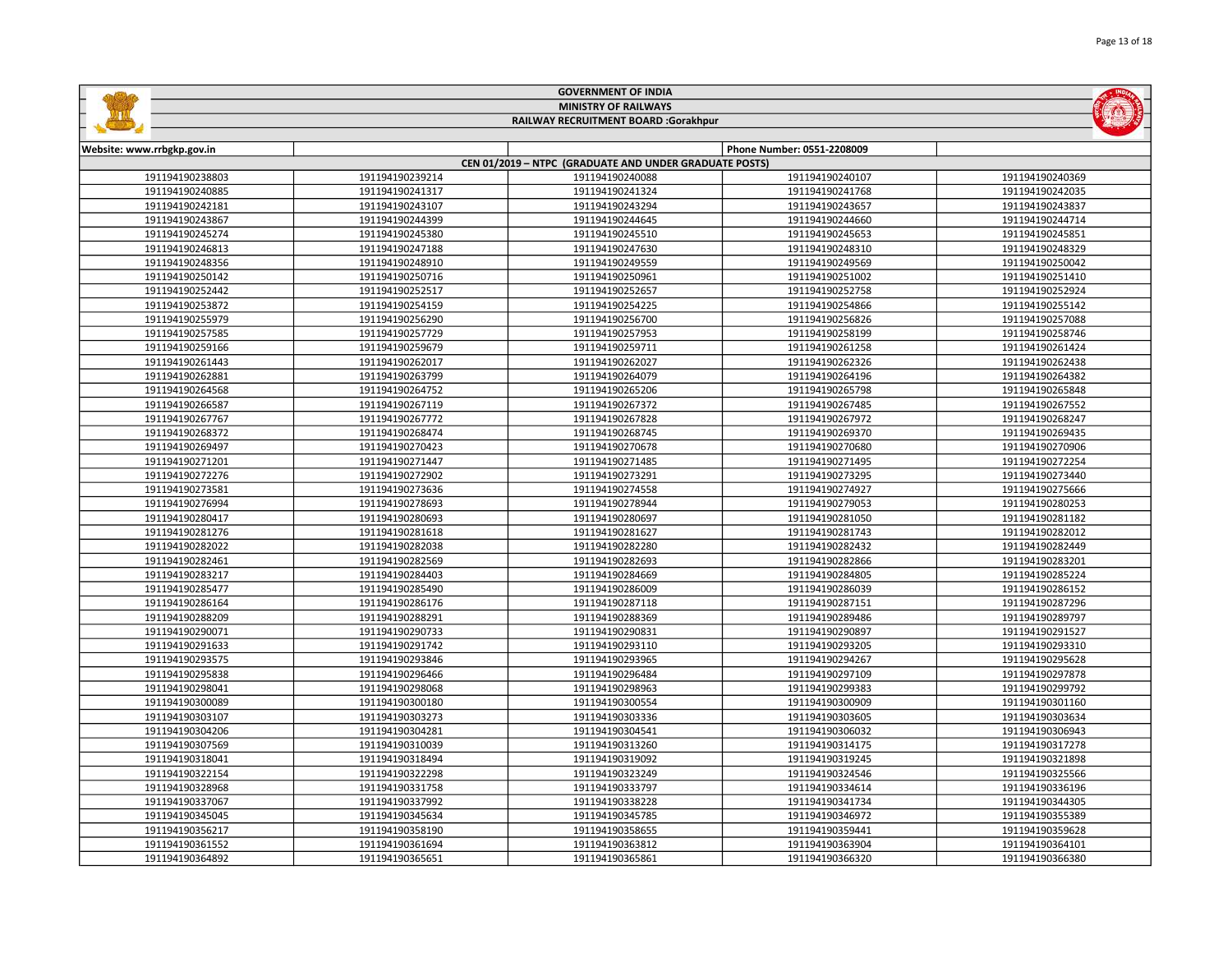|                 |                 | <b>GOVERNMENT OF INDIA</b>                             |                            |                 |
|-----------------|-----------------|--------------------------------------------------------|----------------------------|-----------------|
|                 |                 | <b>MINISTRY OF RAILWAYS</b>                            |                            |                 |
|                 |                 | RAILWAY RECRUITMENT BOARD :Gorakhpur                   |                            |                 |
|                 |                 |                                                        |                            |                 |
| w.rrbgkp.gov.in |                 |                                                        | Phone Number: 0551-2208009 |                 |
|                 |                 | CEN 01/2019 - NTPC (GRADUATE AND UNDER GRADUATE POSTS) |                            |                 |
| 191194190366389 | 191194190366458 | 191194190366482                                        | 191194190366547            | 191194190366548 |
| 191194190367120 | 191194190368207 | 191194190368801                                        | 191194190368992            | 191194190370215 |
| 191194190371155 | 191194190371185 | 191194190371272                                        | 191194190372085            | 191194190372651 |
| 191194190372677 | 191194190373002 | 191194190374007                                        | 191194190374545            | 191194190374626 |
| 191194190374936 | 191194190375372 | 191194190375689                                        | 191194190375892            | 191194190376019 |
| 191194190376626 | 191194190376831 | 191194190376892                                        | 191194190376942            | 191194190377003 |
| 191194190378096 | 191194190378192 | 191194190378198                                        | 191194190378388            | 191194190378674 |
| 191194190379403 | 191194190380354 | 191194190380928                                        | 191194190381036            | 191194190381258 |
| 191194200002425 | 191194200002516 | 191194210286219                                        | 191194220000369            | 191194220000430 |
| 191194220000540 | 191194220000716 | 191194220000783                                        | 191194220001433            | 191194220001950 |
| 191194220002649 | 191194230005735 | 191194230013484                                        | 191194230019561            | 191194230024726 |
| 191194230035836 | 191194230045544 | 191194230214187                                        | 191194230224771            | 191194230318467 |
| 191194230351097 | 191194230353800 | 191194240000083                                        | 191194240000609            | 191194240000740 |
| 191194240002886 | 191194240168120 | 191194240168182                                        | 191194240168185            | 191194240168230 |
| 191194240168242 | 191194240168282 | 191194240168298                                        | 191194240168313            | 191194240168337 |
| 191194240168493 | 191194250010168 | 191194250011137                                        | 191194250018123            | 191194250020932 |
| 191194250024584 | 191194250026072 | 191194250029237                                        | 191194250031581            | 191194250035133 |
| 191194250037836 | 191194250037857 | 191194250038509                                        | 191194250039276            | 191194250039845 |
| 191194250041164 | 191194250041708 | 191194250047575                                        | 191194250048047            | 191194250049636 |
| 191194250183633 | 191194250292431 | 191194250293386                                        | 191194250294833            | 191194250295223 |
| 191194250295463 | 191194250296335 | 191194250296883                                        | 191194250297224            | 191194250297652 |
| 191194250298176 | 191194250299537 | 191194250299969                                        | 191194250300003            | 191194250300442 |
| 191194250300963 | 191194250301845 | 191194250302093                                        | 191194250304203            | 191194250304419 |
|                 |                 |                                                        |                            |                 |

| 191194230035836 | 191194230045544 | 191194230214187 | 191194230224771 | 191194230318467 |
|-----------------|-----------------|-----------------|-----------------|-----------------|
| 191194230351097 | 191194230353800 | 191194240000083 | 191194240000609 | 191194240000740 |
| 191194240002886 | 191194240168120 | 191194240168182 | 191194240168185 | 191194240168230 |
| 191194240168242 | 191194240168282 | 191194240168298 | 191194240168313 | 191194240168337 |
| 191194240168493 | 191194250010168 | 191194250011137 | 191194250018123 | 191194250020932 |
| 191194250024584 | 191194250026072 | 191194250029237 | 191194250031581 | 191194250035133 |
| 191194250037836 | 191194250037857 | 191194250038509 | 191194250039276 | 191194250039845 |
| 191194250041164 | 191194250041708 | 191194250047575 | 191194250048047 | 191194250049636 |
| 191194250183633 | 191194250292431 | 191194250293386 | 191194250294833 | 191194250295223 |
| 191194250295463 | 191194250296335 | 191194250296883 | 191194250297224 | 191194250297652 |
| 191194250298176 | 191194250299537 | 191194250299969 | 191194250300003 | 191194250300442 |
| 191194250300963 | 191194250301845 | 191194250302093 | 191194250304203 | 191194250304419 |
| 191194250325626 | 191194250347081 | 191194260003956 | 191194260004367 | 191194260005497 |
| 191194260005641 | 191194260006151 | 191194260007110 | 191194260008826 | 191194260008837 |
| 191194260009142 | 191194260009293 | 191194260010097 | 191194260010195 | 191194260010217 |
| 191194260010667 | 191194260010937 | 191194260011385 | 191194260012083 | 191194260012421 |
| 191194260012752 | 191194260013196 | 191194260014608 | 191194260014718 | 191194260014767 |
| 191194260015118 | 191194260015618 | 191194260015710 | 191194260015775 | 191194260016777 |
| 191194260016911 | 191194260017451 | 191194260017521 | 191194260018099 | 191194260018467 |
| 191194260018902 | 191194260019261 | 191194260019302 | 191194260019740 | 191194260021216 |
| 191194260021599 | 191194260021661 | 191194260021783 | 191194260021794 | 191194260022587 |
| 191194260022966 | 191194260023217 | 191194260023736 | 191194260023741 | 191194260023990 |
| 191194260024243 | 191194260024469 | 191194260024500 | 191194260025580 | 191194260025719 |
| 191194260026504 | 191194260026914 | 191194260026961 | 191194260027165 | 191194260027271 |
| 191194260027440 | 191194260028405 | 191194260029101 | 191194260029451 | 191194260029677 |
| 191194260030240 | 191194260030289 | 191194260031154 | 191194260031251 | 191194260031342 |
| 191194260031531 | 191194260031593 | 191194260032443 | 191194260032469 | 191194260032521 |
| 191194260032917 | 191194260033055 | 191194260034183 | 191194260034338 | 191194260034343 |
| 191194260034539 | 191194260034696 | 191194260034974 | 191194260035074 | 191194260035289 |
| 191194260035294 | 191194260035368 | 191194260035399 | 191194260035422 | 191194260035575 |
| 191194260035627 | 191194260036034 | 191194260036157 | 191194260036189 | 191194260036395 |
| 191194260036398 | 191194260036448 | 191194260036563 | 191194260036700 | 191194260036744 |
| 191194260036837 | 191194260037163 | 191194260037178 | 191194260037480 | 191194260037648 |
| 191194260037834 | 191194260038004 | 191194260038197 | 191194260038227 | 191194260038253 |
| 191194260038342 | 191194260038452 | 191194260038528 | 191194260038634 | 191194260038788 |
| 191194260038823 | 191194260038933 | 191194260039007 | 191194260039104 | 191194260039397 |
| 191194260039469 | 191194260039470 | 191194260039561 | 191194260039606 | 191194260039760 |
| 191194260039785 | 191194260039980 | 191194260040131 | 191194260040199 | 191194260040303 |
|                 |                 |                 |                 |                 |



Website: www.rrbgkp.gov.in

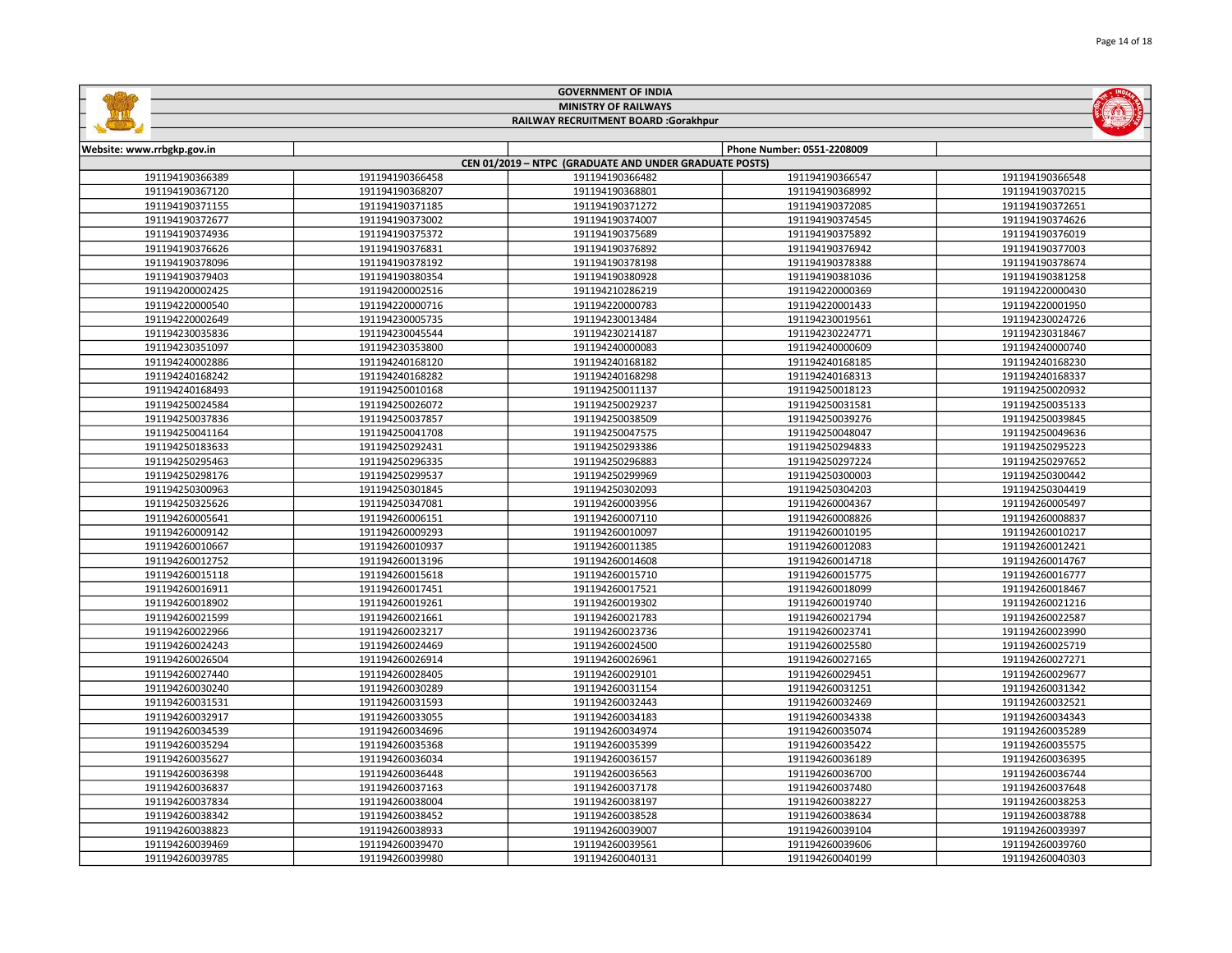|  | Page 15 of 18 |
|--|---------------|
|  |               |
|  |               |



## GOVERNMENT OF INDIA MINISTRY OF RAILWAYS RAILWAY RECRUITMENT BOARD :Gorakhpur

| Website: www.rrbgkp.gov.in |                 |                                                        | Phone Number: 0551-2208009 |                 |
|----------------------------|-----------------|--------------------------------------------------------|----------------------------|-----------------|
|                            |                 | CEN 01/2019 - NTPC (GRADUATE AND UNDER GRADUATE POSTS) |                            |                 |
| 191194260040319            | 191194260040375 | 191194260040493                                        | 191194260040577            | 191194260040831 |
| 191194260040863            | 191194260040933 | 191194260041223                                        | 191194260041586            | 191194260041593 |
| 191194260041620            | 191194260042019 | 191194260042244                                        | 191194260042270            | 191194260042433 |
| 191194260042539            | 191194260042746 | 191194260043024                                        | 191194260043188            | 191194260043269 |
| 191194260043317            | 191194260043388 | 191194260043422                                        | 191194260043609            | 191194260043710 |
| 191194260043866            | 191194260044102 | 191194260044165                                        | 191194260044167            | 191194260044185 |
| 191194260044316            | 191194260044432 | 191194260044781                                        | 191194260044966            | 191194260044985 |
| 191194260045129            | 191194260045564 | 191194260045775                                        | 191194260046580            | 191194260046690 |
| 191194260046784            | 191194260046836 | 191194260046860                                        | 191194260047145            | 191194260047203 |
| 191194260047385            | 191194260047449 | 191194260047453                                        | 191194260048037            | 191194260048364 |
| 191194260048445            | 191194260048539 | 191194260048693                                        | 191194260048714            | 191194260049186 |
| 191194260049187            | 191194260049408 | 191194260050064                                        | 191194260050120            | 191194260050297 |
| 191194260050342            | 191194260050792 | 191194260050847                                        | 191194260051778            | 191194260051841 |
| 191194260051920            | 191194260051971 | 191194260052206                                        | 191194260052371            | 191194260113093 |
| 191194260190601            | 191194260225000 | 191194260246916                                        | 191194260256351            | 191194260273118 |
| 191194260294098            | 191194260307108 | 191194260309313                                        | 191194260312081            | 191194260314135 |
| 191194260315230            | 191194260316297 | 191194260317119                                        | 191194260322437            | 191194260322873 |
| 191194260326132            | 191194260328394 | 191194260331596                                        | 191194260331947            | 191194260337046 |
| 191194260342135            | 191194260345461 | 191194260349890                                        | 191194260360018            | 191194260362718 |
| 191194260367725            | 191194260370334 | 191194260375130                                        | 191194260379090            | 191194260381235 |
| 191194270000130            | 191194270000534 | 191194270002949                                        | 191194270003201            | 191194270003453 |
| 191194270034083            | 191194270047136 | 191194290178879                                        | 191194310000344            | 191194310000651 |
| 191194310002982            | 191194310004436 | 191194310020535                                        | 191194310038181            | 191194310045394 |
| 191195120057093            | 191195120075625 | 191195120076171                                        | 191195120076470            | 191195120081534 |
| 191195120086605            | 191195120088037 | 191195120090565                                        | 191195130054054            | 191195130055236 |
| 191195130057445            | 191195130057555 | 191195130057677                                        | 191195130059025            | 191195130059062 |
| 191195130060666            | 191195130061115 | 191195130062464                                        | 191195130062676            | 191195130063605 |
| 191195130064214            | 191195130066534 | 191195130066868                                        | 191195130067987            | 191195130068471 |
| 191195130071183            | 191195130072699 | 191195130072888                                        | 191195130073325            | 191195130074432 |
| 191195130075267            | 191195130077467 | 191195130077579                                        | 191195130078974            | 191195130080812 |
| 191195130081420            | 191195130081977 | 191195130082654                                        | 191195130083646            | 191195130083754 |
| 191195130085625            | 191195130085855 | 191195130086267                                        | 191195130087855            | 191195130088328 |
| 191195130088726            | 191195130088735 | 191195130089317                                        | 191195130090198            | 191195130090639 |
| 191195130090819            | 191195130093470 | 191195130095495                                        | 191195130095851            | 191195130096065 |
| 191195130096436            | 191195130097441 | 191195130098166                                        | 191195150067619            | 191195150081509 |
| 191195170000120            | 191195170000315 | 191195170000422                                        | 191195170000602            | 191195170000734 |
| 191195170000863            | 191195170001324 | 191195170001514                                        | 191195170001643            | 191195170001884 |
| 191195170002233            | 191195170002267 | 191195170002300                                        | 191195170002469            | 191195170002697 |
| 191195170002819            | 191195170002970 | 191195170003007                                        | 191195170003340            | 191195170053803 |
| 191195170054057            | 191195170054245 | 191195170056674                                        | 191195170057235            | 191195170057665 |
| 191195170058126            | 191195170058650 | 191195170059248                                        | 191195170062049            | 191195170062394 |
| 191195170062637            | 191195170063153 | 191195170063155                                        | 191195170063196            | 191195170065907 |
| 191195170066556            | 191195170067518 | 191195170067644                                        | 191195170067725            | 191195170068052 |
| 191195170068316            | 191195170069017 | 191195170069217                                        | 191195170070976            | 191195170071352 |
| 191195170071479            | 191195170073470 | 191195170074143                                        | 191195170074953            | 191195170075206 |
| 191195170076684            | 191195170077338 | 191195170078514                                        | 191195170079010            | 191195170079775 |
| 191195170080081            | 191195170083263 | 191195170083502                                        | 191195170084340            | 191195170084383 |
| 191195170085437            | 191195170086051 | 191195170086401                                        | 191195170086611            | 191195170087040 |
| 191195170088092            | 191195170088235 | 191195170089699                                        | 191195170089768            | 191195170090063 |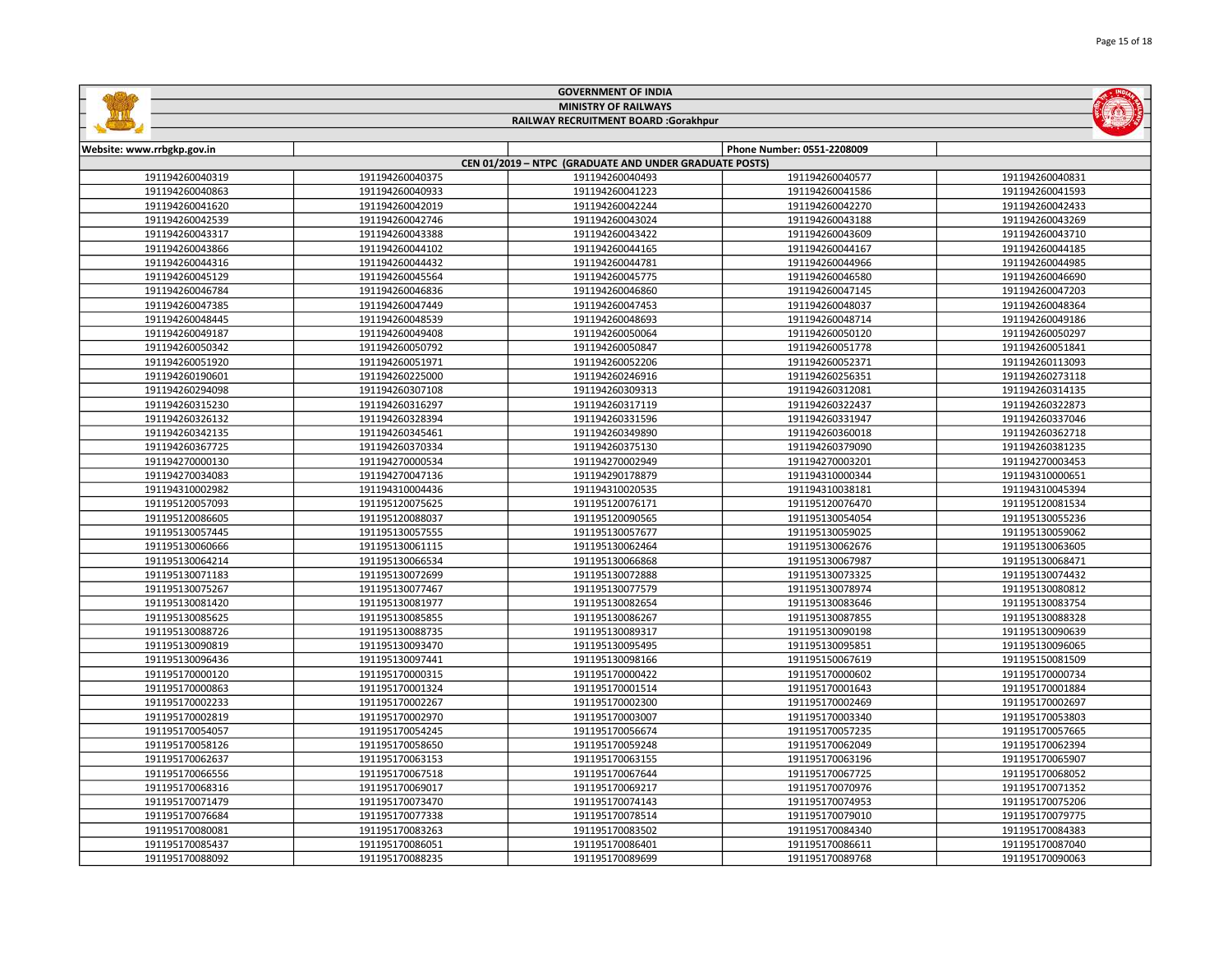|                                                |                            | $1.484 + 0.01 + 0.00$ |
|------------------------------------------------|----------------------------|-----------------------|
|                                                |                            |                       |
|                                                |                            |                       |
| <b>GOVERNMENT OF INDIA</b>                     |                            |                       |
| <b>MINISTRY OF RAILWAYS</b>                    |                            |                       |
| RAILWAY RECRUITMENT BOARD :Gorakhpur           |                            |                       |
|                                                |                            |                       |
|                                                | Phone Number: 0551-2208009 |                       |
| 019 - NTPC (GRADUATE AND UNDER GRADUATE POSTS) |                            |                       |
| 191195170092358                                | 191195170092373            | 191195170092477       |
| 191195170094113                                | 191195170094210            | 191195170095200       |
| 191195170095873                                | 191195170096137            | 191195170096331       |
| 191195170097195                                | 191195170097594            | 191195170097986       |
| 191195170098316                                | 191195170098331            | 191195170098390       |

| CEN 01/2019 - NTPC (GRADUATE AND UNDER GRADUATE POSTS) |                 |                 |                 |                 |  |
|--------------------------------------------------------|-----------------|-----------------|-----------------|-----------------|--|
| 191195170091095                                        | 191195170091330 | 191195170092358 | 191195170092373 | 191195170092477 |  |
| 191195170092994                                        | 191195170093551 | 191195170094113 | 191195170094210 | 191195170095200 |  |
| 191195170095365                                        | 191195170095740 | 191195170095873 | 191195170096137 | 191195170096331 |  |
| 191195170096473                                        | 191195170096716 | 191195170097195 | 191195170097594 | 191195170097986 |  |
| 191195170098236                                        | 191195170098261 | 191195170098316 | 191195170098331 | 191195170098390 |  |
| 191195190003761                                        | 191195190003798 | 191195190003871 | 191195190003911 | 191195190004142 |  |
| 191195190004365                                        | 191195190004808 | 191195190005222 | 191195190008365 | 191195190008489 |  |
| 191195190008526                                        | 191195190008878 | 191195190009471 | 191195190010255 | 191195190010256 |  |
| 191195190011023                                        | 191195190012155 | 191195190015191 | 191195190019885 | 191195190020114 |  |
| 191195190020379                                        | 191195190021746 | 191195190022548 | 191195190023112 | 191195190023655 |  |
| 191195190026869                                        | 191195190031186 | 191195190032916 | 191195190035285 | 191195190035876 |  |
| 191195190036570                                        | 191195190036870 | 191195190037914 | 191195190038420 | 191195190041092 |  |
| 191195190041998                                        | 191195190052894 | 191195190052993 | 191195190053213 | 191195190053323 |  |
| 191195190053338                                        | 191195190053349 | 191195190053399 | 191195190053402 | 191195190053520 |  |
| 191195190053530                                        | 191195190053793 | 191195190053798 | 191195190053802 | 191195190053876 |  |
| 191195190053944                                        | 191195190054181 | 191195190054627 | 191195190054839 | 191195190055007 |  |
| 191195190055030                                        | 191195190055136 | 191195190055138 | 191195190055244 | 191195190055257 |  |
| 191195190055361                                        | 191195190055441 | 191195190055536 | 191195190055542 | 191195190055558 |  |
| 191195190055661                                        | 191195190055859 | 191195190055873 | 191195190055887 | 191195190055897 |  |
| 191195190055955                                        | 191195190056193 | 191195190056340 | 191195190056754 | 191195190056789 |  |
| 191195190056794                                        | 191195190056798 | 191195190057031 | 191195190057302 | 191195190057375 |  |
| 191195190057385                                        | 191195190057450 | 191195190057583 | 191195190057727 | 191195190057921 |  |
| 191195190057986                                        | 191195190058055 | 191195190058196 | 191195190058218 | 191195190058548 |  |
| 191195190058774                                        | 191195190058797 | 191195190059261 | 191195190059265 | 191195190059269 |  |
| 191195190059346                                        | 191195190059391 | 191195190059460 | 191195190059648 | 191195190059659 |  |
| 191195190059672                                        | 191195190059925 | 191195190060331 | 191195190060422 | 191195190060514 |  |
| 191195190060595                                        | 191195190060619 | 191195190060655 | 191195190060660 | 191195190061072 |  |
| 191195190061280                                        | 191195190061290 | 191195190061313 | 191195190061354 | 191195190061447 |  |
| 191195190061572                                        | 191195190061739 | 191195190061771 | 191195190061818 | 191195190061961 |  |
| 191195190062044                                        | 191195190062091 | 191195190062095 | 191195190062107 | 191195190062275 |  |
| 191195190062360                                        | 191195190062421 | 191195190062735 | 191195190062975 | 191195190063232 |  |
| 191195190063615                                        | 191195190063718 | 191195190063719 | 191195190063807 | 191195190063985 |  |
| 191195190063994                                        | 191195190064075 | 191195190064295 | 191195190064717 | 191195190064770 |  |
| 191195190064801                                        | 191195190064889 | 191195190064955 | 191195190064973 | 191195190064989 |  |
| 191195190065006                                        | 191195190065307 | 191195190065332 | 191195190065788 | 191195190065865 |  |
| 191195190065972                                        | 191195190066205 | 191195190066500 | 191195190066701 | 191195190066841 |  |
| 191195190066945                                        | 191195190067045 | 191195190067046 | 191195190067055 | 191195190067145 |  |
| 191195190067473                                        | 191195190067530 | 191195190067536 | 191195190067548 | 191195190067994 |  |
| 191195190068009                                        | 191195190068021 | 191195190068024 | 191195190068071 | 191195190068090 |  |
| 191195190068116                                        | 191195190068130 | 191195190068157 | 191195190068272 | 191195190068288 |  |
| 191195190068299                                        | 191195190068474 | 191195190068521 | 191195190068555 | 191195190068639 |  |
| 191195190068654                                        | 191195190068726 | 191195190068948 | 191195190069101 | 191195190069161 |  |
| 191195190069216                                        | 191195190069412 | 191195190069417 | 191195190069421 | 191195190069436 |  |
| 191195190069571                                        | 191195190069635 | 191195190069681 | 191195190069716 | 191195190069850 |  |
| 191195190069914                                        | 191195190070167 | 191195190070191 | 191195190070206 | 191195190070214 |  |
| 191195190070217                                        | 191195190070282 | 191195190070509 | 191195190070512 | 191195190070528 |  |
| 191195190070758                                        | 191195190070810 | 191195190070867 | 191195190071182 | 191195190071189 |  |
| 191195190071340                                        | 191195190071365 | 191195190071464 | 191195190071598 | 191195190071727 |  |
| 191195190071776                                        | 191195190071822 | 191195190071965 | 191195190072771 | 191195190072885 |  |

Website: www.rrbgkp.gov.in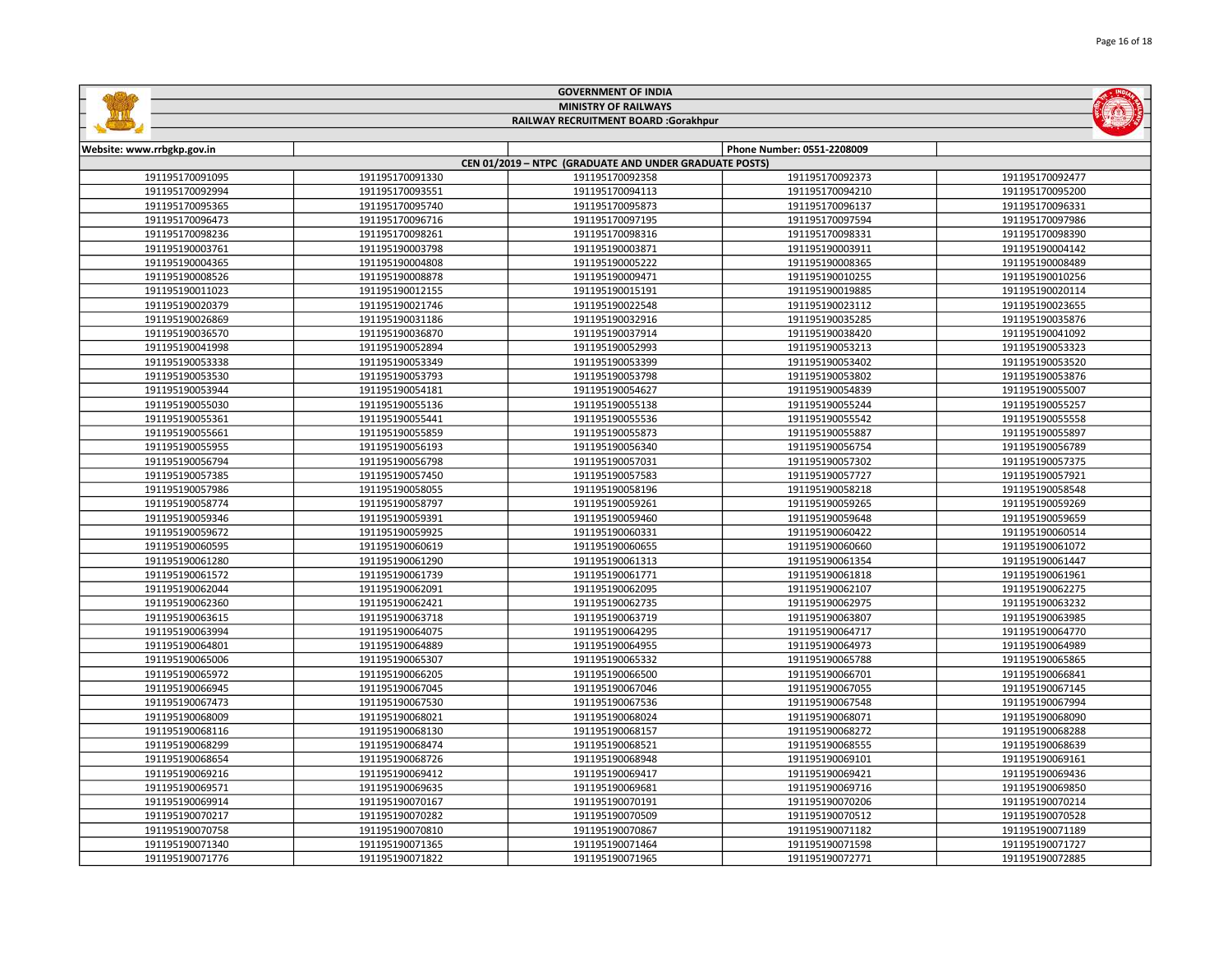| Page 17 of 18 |
|---------------|
|               |

**MARINEZIA** 

| <b>MINISTRY OF RAILWAYS</b>          |                 |                                                        |                            |                 |
|--------------------------------------|-----------------|--------------------------------------------------------|----------------------------|-----------------|
| RAILWAY RECRUITMENT BOARD :Gorakhpur |                 |                                                        |                            |                 |
|                                      |                 |                                                        |                            |                 |
| Website: www.rrbgkp.gov.in           |                 | CEN 01/2019 - NTPC (GRADUATE AND UNDER GRADUATE POSTS) | Phone Number: 0551-2208009 |                 |
| 191195190073117                      | 191195190073379 | 191195190073387                                        | 191195190073583            | 191195190073641 |
| 191195190073667                      | 191195190073932 | 191195190073994                                        | 191195190074120            | 191195190074376 |
| 191195190074572                      | 191195190074707 | 191195190074754                                        | 191195190075039            | 191195190075187 |
| 191195190075324                      | 191195190075327 | 191195190075367                                        | 191195190075489            | 191195190075604 |
| 191195190075756                      | 191195190075873 | 191195190075883                                        | 191195190075976            | 191195190076057 |
| 191195190076141                      | 191195190076322 | 191195190076363                                        | 191195190076395            | 191195190076880 |
| 191195190076934                      | 191195190077009 | 191195190077038                                        | 191195190077044            | 191195190077049 |
| 191195190077203                      | 191195190077223 | 191195190077289                                        | 191195190077413            | 191195190077477 |
| 191195190077488                      | 191195190077550 | 191195190077700                                        | 191195190077737            | 191195190077759 |
| 191195190077854                      | 191195190077857 | 191195190077880                                        | 191195190078005            | 191195190078083 |
| 191195190078155                      | 191195190078157 | 191195190078160                                        | 191195190078229            | 191195190078475 |
| 191195190078480                      | 191195190078550 | 191195190078576                                        | 191195190078624            | 191195190078634 |
| 191195190078947                      | 191195190078956 | 191195190079020                                        | 191195190079045            | 191195190079054 |
| 191195190079068                      | 191195190079093 | 191195190079354                                        | 191195190079542            | 191195190079838 |
| 191195190079960                      | 191195190080115 | 191195190080214                                        | 191195190080225            | 191195190080234 |
| 191195190080321                      | 191195190080412 | 191195190080425                                        | 191195190080535            | 191195190080836 |
| 191195190080982                      | 191195190081082 | 191195190081144                                        | 191195190081237            | 191195190081241 |
| 191195190081493                      | 191195190081913 | 191195190082125                                        | 191195190082194            | 191195190082227 |
| 191195190082429                      | 191195190082673 | 191195190082766                                        | 191195190082783            | 191195190082819 |
| 191195190082901                      | 191195190083138 | 191195190083267                                        | 191195190083521            | 191195190083605 |
| 191195190083634                      | 191195190084111 | 191195190084115                                        | 191195190084314            | 191195190084488 |
| 191195190084577                      | 191195190084712 | 191195190085161                                        | 191195190085379            | 191195190085436 |
| 191195190085461                      | 191195190085482 | 191195190085517                                        | 191195190085956            | 191195190085989 |
| 191195190086126                      | 191195190086314 | 191195190086331                                        | 191195190086359            | 191195190086392 |
| 191195190086441                      | 191195190086662 | 191195190086695                                        | 191195190086765            | 191195190086823 |
| 191195190086843                      | 191195190086877 | 191195190087003                                        | 191195190087042            | 191195190087247 |
| 191195190087385                      | 191195190087440 | 191195190087489                                        | 191195190088068            | 191195190088164 |
| 191195190088165                      | 191195190088365 | 191195190088420                                        | 191195190088439            | 191195190088459 |
| 191195190088473                      | 191195190088627 | 191195190088717                                        | 191195190088789            | 191195190088822 |
| 191195190089156                      | 191195190089240 | 191195190089329                                        | 191195190089408            | 191195190089551 |
| 191195190089559                      | 191195190089601 | 191195190089757                                        | 191195190090174            | 191195190090238 |
| 191195190090581                      | 191195190090663 | 191195190090703                                        | 191195190090715            | 191195190090830 |
| 191195190090861                      | 191195190090952 | 191195190091112                                        | 191195190091232            | 191195190091408 |
| 191195190091409                      | 191195190091494 | 191195190091836                                        | 191195190091867            | 191195190092052 |
| 191195190092085                      | 191195190092739 | 191195190092896                                        | 191195190092993            | 191195190093146 |
| 191195190093264                      | 191195190093315 | 191195190093343                                        | 191195190093347            | 191195190093384 |
| 191195190094112                      | 191195190094124 | 191195190094240                                        | 191195190094763            | 191195190094978 |
| 191195190095067                      | 191195190095080 | 191195190095216                                        | 191195190095477            | 191195190095515 |
| 191195190095658                      | 191195190096142 | 191195190096156                                        | 191195190096160            | 191195190096183 |
| 191195190096261                      | 191195190096492 | 191195190096526                                        | 191195190096610            | 191195190096682 |
| 191195190096791                      | 191195190096911 | 191195190096964                                        | 191195190096998            | 191195190097218 |
| 191195190097303                      | 191195190097456 | 191195190097527                                        | 191195190097600            | 191195190097634 |
| 191195190097662                      | 191195190097734 | 191195190097747                                        | 191195190097769            | 191195190097778 |
| 191195190097848                      | 191195190097854 | 191195190097888                                        | 191195190098287            | 191195190098341 |
| 191195190098345                      | 191195190098418 | 191195190098580                                        | 191195190098581            | 191195190189366 |
| 191195200003128                      | 191195220002291 | 191195230050218                                        | 191195250021443            | 191195250026659 |
| 191195250030916                      | 191195250041742 | 191195250044301                                        | 191195250048898            | 191195250052782 |
| 191195250053773                      | 191195250056272 | 191195250059221                                        | 191195250059795            | 191195250063432 |
| 191195250063635                      | 191195250064747 | 191195250064766                                        | 191195250072060            | 191195250074792 |
|                                      |                 |                                                        |                            |                 |

GOVERNMENT OF INDIA

 $\sqrt{2}$